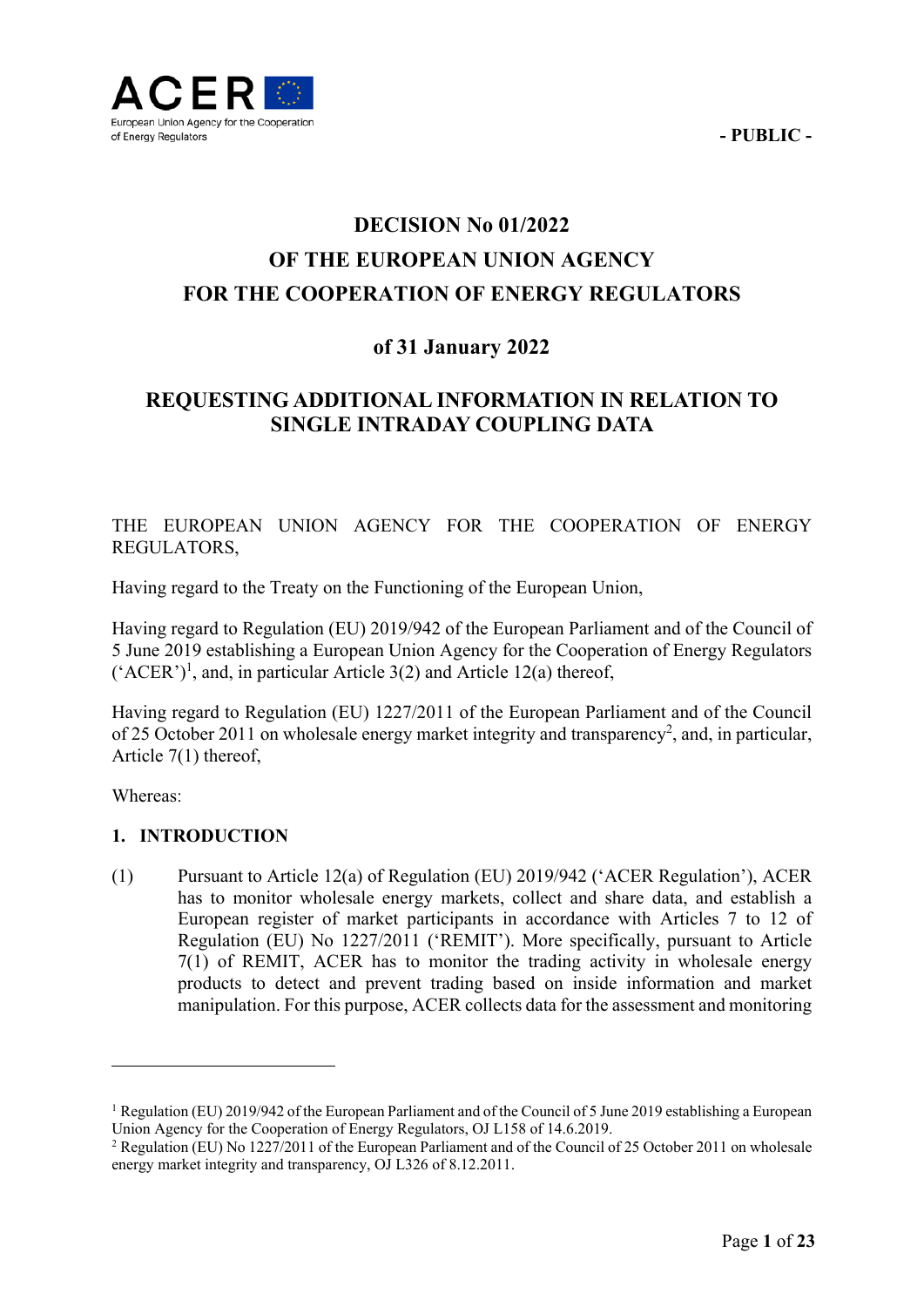Decision No 01/2022

of wholesale energy markets, as provided for in Article 8 of REMIT and specified by Commission Implementing Regulation (EU) No 1348/2014 ('REMIT Implementing Regulation').

- (2) This monitoring task also concerns Single Intraday Coupling ('SIDC'). SIDC creates a single EU cross-zonal intraday electricity market and is based on the interconnection of local trading systems managed by individual Nominated Electricity Market Operators<sup>3</sup> ('NEMOs' or 'SIDC NEMOs'). The main feature of SIDC is to increase the trading possibilities of market participants by expanding the scope of the trading activity. The implementation and management of SIDC is based on the cooperation between the NEMOs and Transmission System Operators ('SIDC TSOs'), which enables continuous cross-border trading across Europe. The interconnection of individual trading systems in SIDC is based on a common IT system ('SIDC algorithm') with one Shared Order Book ('SOB'), and the Capacity Management Module ('CMM'). All orders placed by market participants on the local trading system of individual NEMOs flow into the SOB. All the available transmission capacity ('ATC') between bidding zones is sent by the SIDC TSOs to the CMM. Once trades are concluded, a shipping module receives data from the SOB and provides information about the concluded trades to the relevant parties involved in the postcoupling process.
- (3) The visibility of orders in the SOB is different for each market participant located in a different bidding zone and identical for market participants viewing the SOB from the same bidding zone. This means that the trading possibilities for the market participants located in different bidding zones vary, based on the ATC ('local view of the SOB'). In particular, orders entered by market participants for continuous matching in one bidding zone can be matched by orders similarly submitted by market participants in any other bidding zone within SIDC if there is sufficient ATC that allows the relevant flow of energy.
- (4) The trading decisions of a market participant active in SIDC are determined by the trading possibilities available in the local order book in each moment of the trading session, i.e. they depend on the local view of the SOB.
- (5) The local view of the SOB is calculated by the SIDC algorithm by combining the full set of orders placed by the market participants available in the SOB, with the information on the ATC related to each direction of every cross-zonal interconnection, available through the CMM. Every cross-zonal trade in SIDC induces a modification of the relevant ATC in the CMM and, thus, an update of the local view of the SOB in each local trading system of individual NEMOs.

<sup>&</sup>lt;sup>3</sup> As defined in Article 2 of Commission Regulation (EU) 2015/1222 of 24 July 2015 establishing a guideline on capacity allocation and congestion management.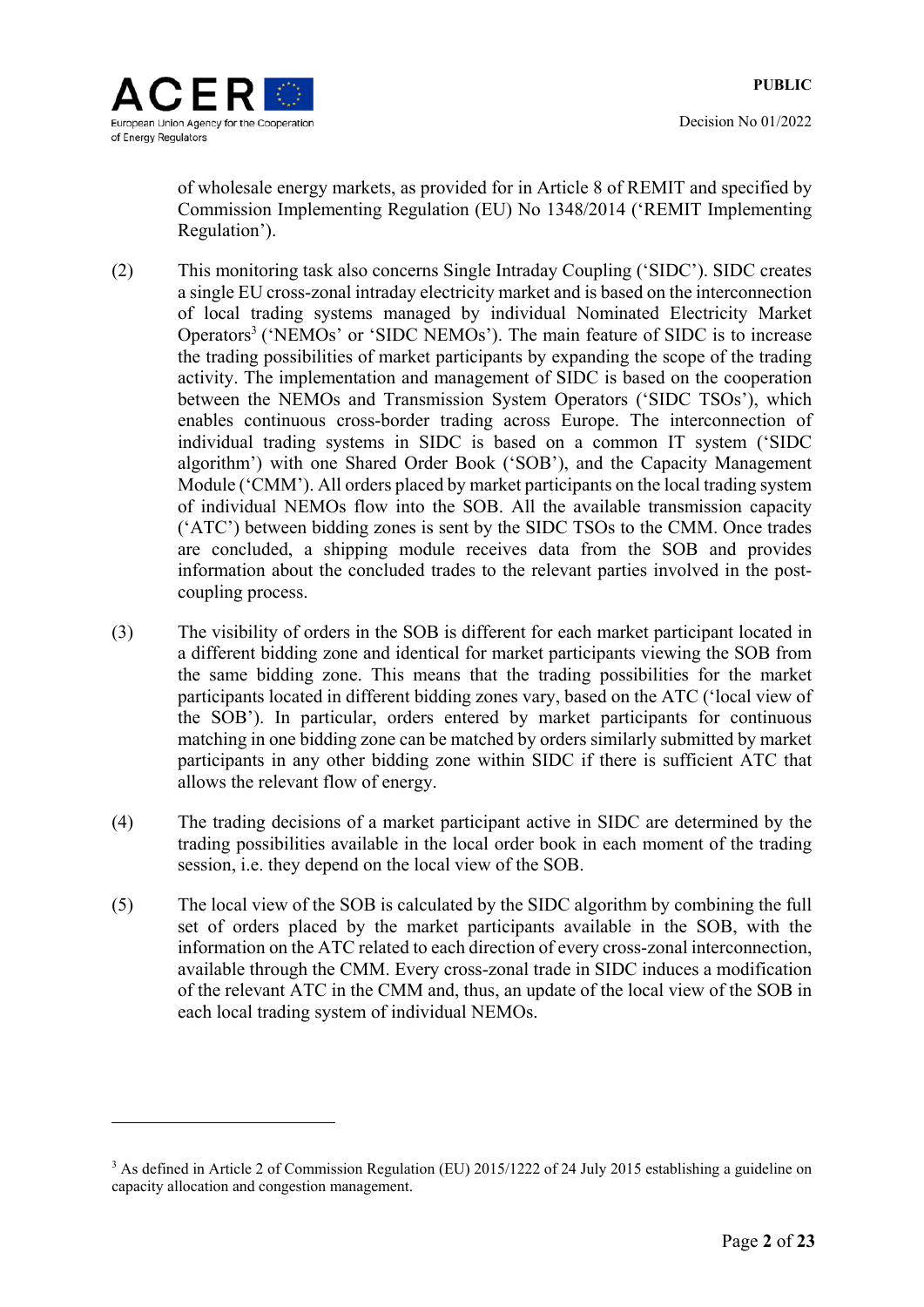Decision No 01/2022

- (6) The SIDC algorithm has been developed by the SIDC NEMOs in cooperation with the SIDC TSOs in order to comply with the Commission Regulation (EU) 2015/1222 ('CACM Regulation'). The development and maintenance of the SIDC algorithm is carried out via contractual agreements with third-entity suppliers.
- (7) Since the commencement of the trading activity in SIDC, ACER has been collecting information on orders for trades placed by market participants on the local trading system of individual SIDC NEMOs based on the list of fields indicated in the Annex to the REMIT Implementing Regulation (Table  $1)^4$ . In particular, such data provide information on the identification code of each order placed by the market participants active on the local trading system of each individual NEMO, the features of the order in terms of order type, the inserted quantity and price, and the delivery point or zone of the NEMO local trading system.
- (8) The information ACER has collected so far on SIDC does not allow for a sufficient comprehension of the dynamic of the trading activity, since it is not possible to reconstruct the local view of the SOB in SIDC. In order to fulfil its monitoring duties and detect potential manipulative behaviour on the market, it is pertinent that ACER can access the local view of the SOB calculated by the SIDC algorithm, which provides a clear picture of all bids visible by any market participant active in SIDC (including those placed on different local trading systems).
- (9) Therefore, ACER considers the currently collected data insufficient to carry out its mandate to monitor the SIDC wholesale energy market.
- (10) The purpose of the present Decision is to enable ACER to fulfil its monitoring duties under Article 12(a) of the ACER Regulation and Article 7(1) of REMIT with regard to the SIDC market, and, to that end, to obtain the necessary information from the SIDC NEMOs, namely data related to the local view of the SOB with respect to all orders that contribute to the trading activity within SIDC. The reconstruction of the local view of the SOB can be ensured only by providing information on the ATC during the trading session and on each order placed in SIDC with respect to (a) the delivery point or zone where such an order is visible, (b) the quantity of the order visible in the relevant delivery point or zone, and (c) the timestamp corresponding to the modification of the available capacity that induced a change in the local view of the SOB.
- (11) The present Decision sets out the general terms and conditions, as well as the specific technical requirements, under which the information required from the SIDC NEMOs can be collected in a complete, efficient and timely manner.

<sup>&</sup>lt;sup>4</sup> As defined in Article 5(1) of the REMIT Implementing Regulation, information on the trading activity occurring at an organised market place is collected via Table 1, described in the Annex to the REMIT Implementing Regulation.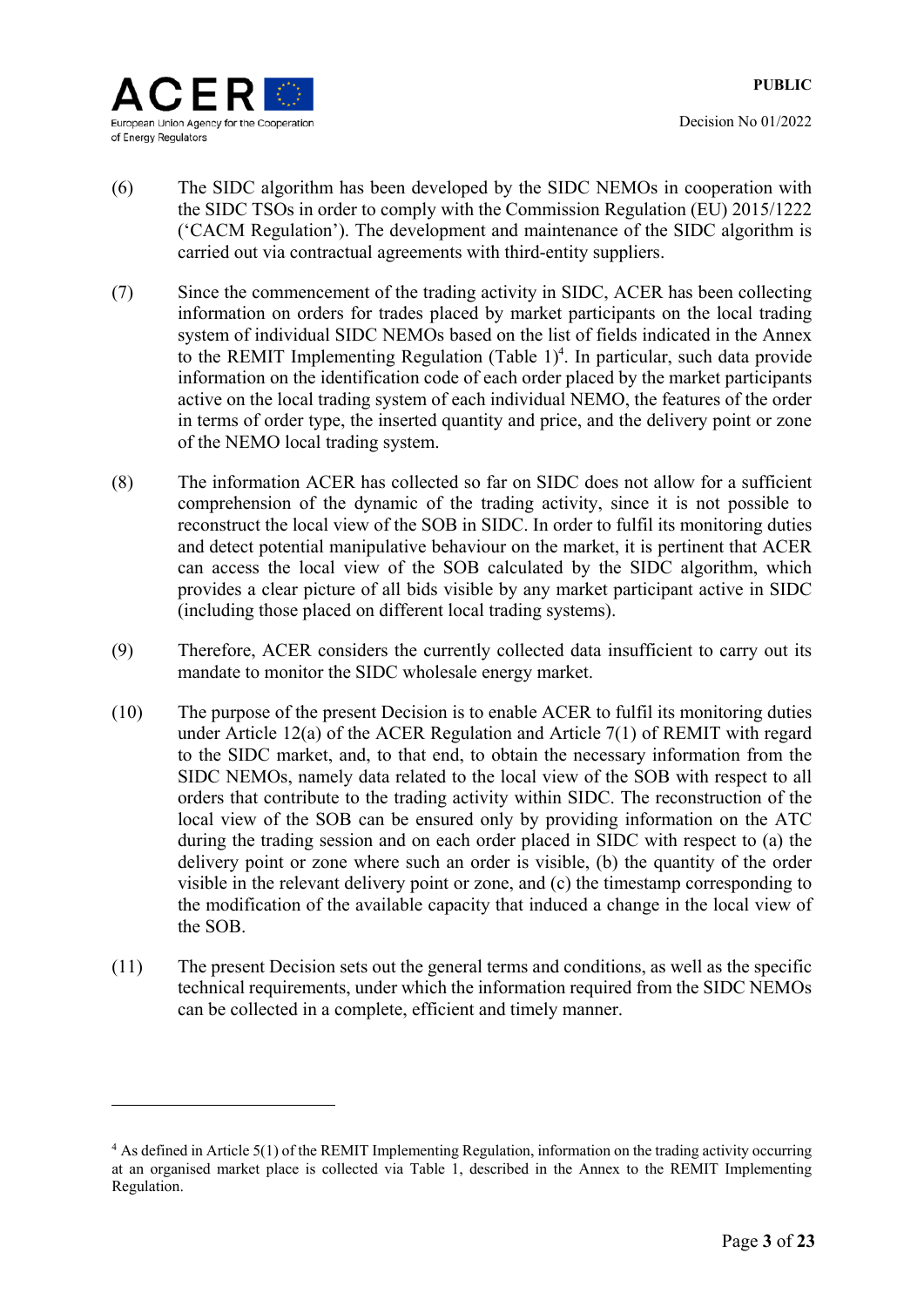

<u>.</u>

# **2. PROCEDURE BEFORE THE AGENCY**

- (12) In its letter of 9 October 2019 ('ACER letter 2019'), ACER informed the SIDC NEMOs about some inconsistencies in the reporting of records of transactions (including orders to trade) executed within the cross-border intraday market project SIDC, and requested a joint effort from the SIDC NEMOs in order to ensure the compliance of the SIDC data reporting with the REMIT reporting obligations<sup>5</sup> and enable the comprehensive monitoring of such a wholesale energy market.
- (13) On 27 November 2019, in a roundtable meeting with the SIDC NEMOs, ACER highlighted that the information related to the SIDC trading activity currently collected according to the Annex to the REMIT Implementing Regulation (Table 1) was not sufficient for the effective monitoring of SIDC. In particular, the data collection in place did not permit ACER, and consequently the regulatory authorities, to identify whether or not, and in which way, an SIDC order was visible in different local order books (local view of the SOB). ACER proposed to the SIDC NEMOs two potential solutions aimed at allowing the reconstruction of the local view of the SOB. Both solutions entailed a modification of the SIDC data reporting via Table 1 and required changes in the SIDC NEMOs' system.
- (14) On 21 February 2020, the SIDC NEMOs communicated that they viewed both proposals as undesirable, since they would require very significant and high-impact changes both to the Cross Border Intraday ('XBID') system and to the local NEMO systems. Furthermore, in the same communication, the SIDC NEMOs indicated ACER needed solid legal grounds to support its request.
- (15) In an effort to facilitate the collection of data from coupled markets, ACER established a dedicated project team with the regulatory authorities in March 2020, i.e. the Market Coupling Project Team ('MC PT'), which has been cooperating consistently with the SIDC NEMOs in order to agree on a solution for the integration of the SIDC data collected under the REMIT reporting obligation that would ensure compliance with the monitoring obligation set out in Article 7 of REMIT.
- (16) On 22 May 2020, the SIDC NEMOs presented ACER and the regulatory authorities with a counterproposal aimed at providing the information necessary for the reconstruction of the local view of the SOB ('SIDC NEMOs proposal'). In particular, the SIDC NEMOs proposed to complement the SIDC data collection by providing an additional file extracted from the XBID database by a SIDC algorithm module ('PMI LAT') dedicated to the creation of the local view of the SOB.

<sup>&</sup>lt;sup>5</sup> As indicated in Article 8 of REMIT concerning completeness, consistency and accuracy of the reported data.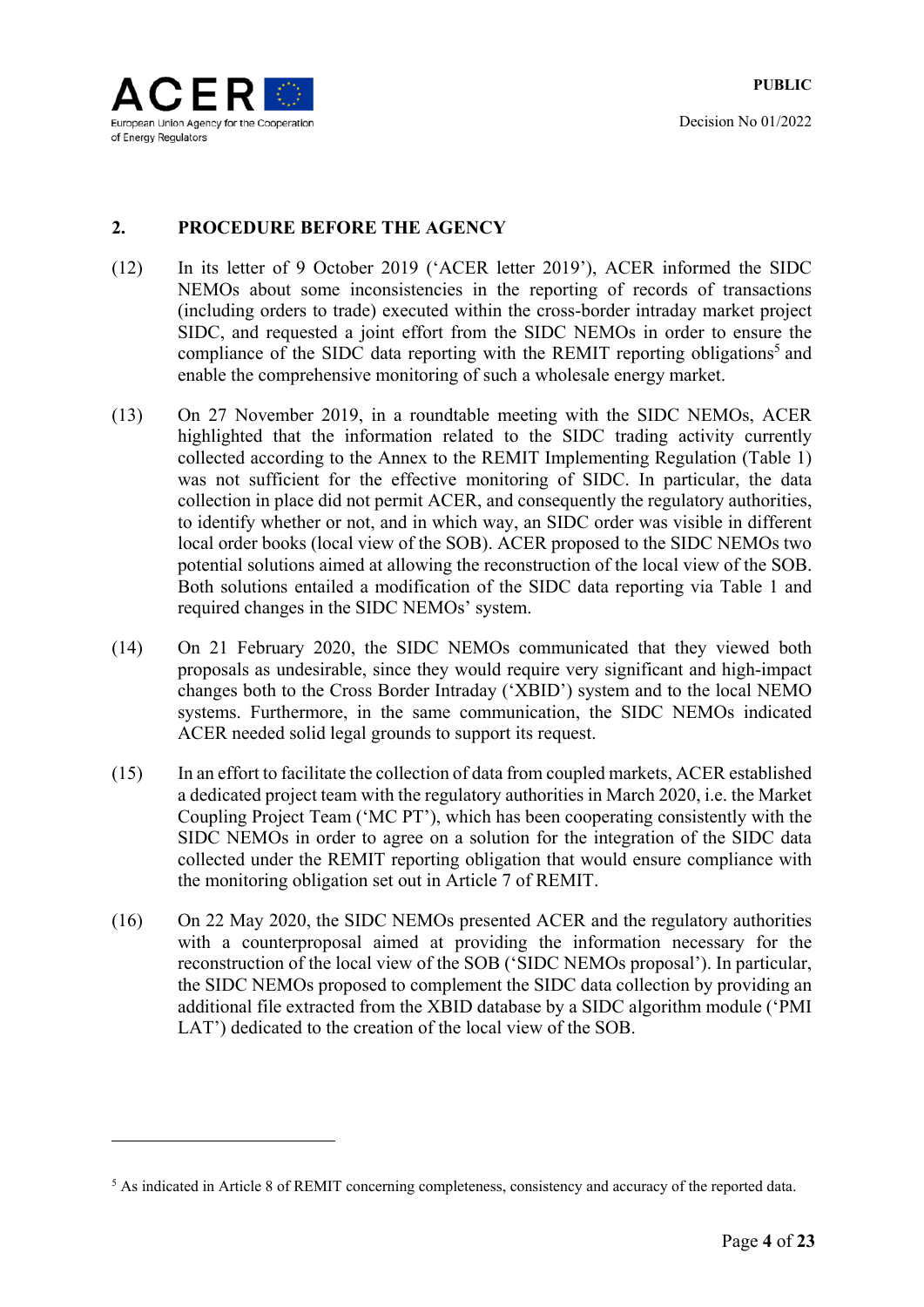- (17) As communicated via email on 30 July 2020, the cooperation between ACER and the MC PT resulted in a consensus on the technical details of the implementation of the SIDC NEMOs' proposal, according to which a new file would be collected in order to complement the SIDC data already reported via Table 1.
- (18) In February 2021, ACER, in cooperation with the MC PT, reached a consensus with the SIDC NEMOs on the specification of the technical requirements for the possible solution to be implemented.
- (19) On 24 March 2021, ACER shared with the SIDC NEMOs a draft letter for a request for additional information in relation to SIDC data pursuant to Article 6(8) of the REMIT Implementing Regulation.
- (20) On 23 April 2021, the SIDC NEMOs submitted a formal letter, sharing observations regarding the aforementioned possible technical way forward on the implementation of the SIDC NEMOs' proposal. In that letter, SIDC NEMOs also expressed concerns regarding the legal grounds of ACER's request for information and potential liabilities towards market participants.
- (21) On 2 July 2021, ACER sent a formal letter requesting additional information in relation to SIDC data pursuant to Article 6(8) of the REMIT Implementing Regulation, and informing the SIDC NEMOs of its intention to initiate proceedings to request the information by a decision, in the event of non-compliance with its request.
- (22) On 16 July 2021, the Chairman of the SIDC NEMO Steering Committee ('SIDC NEMO Chair') sent a letter to ACER on behalf of all SIDC NEMOs, rejecting its request and claiming the absence of a sound legal basis for such a request.

### *Decision-making proceedings*

- (23) On 28 October 2021, ACER notified the SIDC NEMOs of the initiation of a procedure with a view to adopt a decision requesting additional information in relation to SIDC data, pursuant to Article 3(2) of the ACER Regulation, Articles 7 and 8 of Regulation (EU) No 1227/2011 ('REMIT'), and Article 6(8) of the REMIT Implementing Regulation (EU) No 1348/2014.
- (24) On 5 November 2021, ACER informed the SIDC NEMOs about its preliminary position on the subject matter of the case.
- (25) On 23 November 2021, the SIDC NEMO Chair, on behalf of all SIDC NEMOs, sent a letter to ACER providing a written feedback to ACER's preliminary position. The observations reported in the letter were grouped into factual elements, formal/procedural elements, and technical elements. In the same letter, the SIDC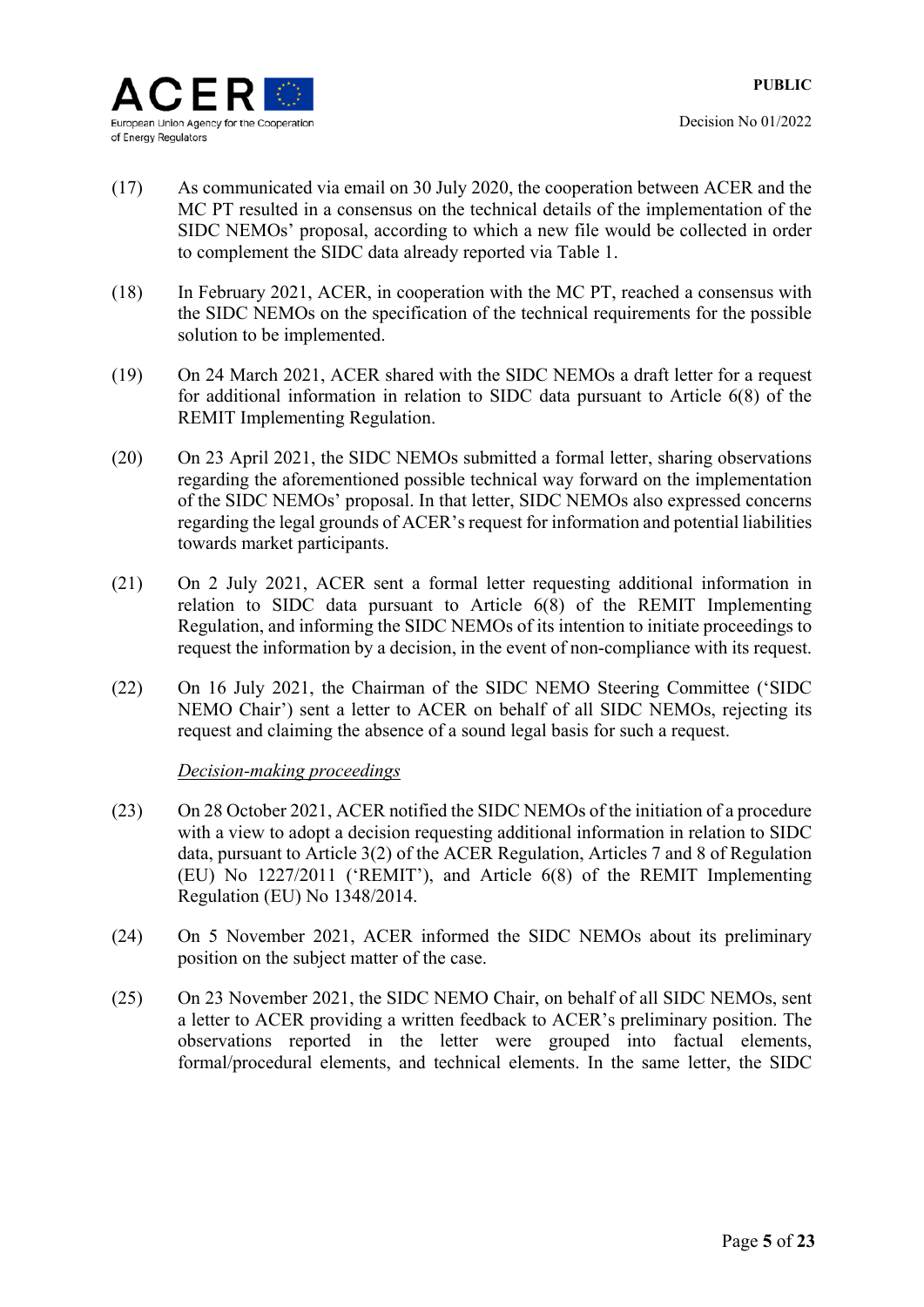

NEMOs requested to have an oral hearing pursuant to Article (15) of the ACER Rules of Procedure<sup>6</sup>.

- (26) On 30 November 2021, the SIDC NEMOs participated in a virtual oral hearing organised by ACER where all observations provided by the SIDC NEMOs in their letter of 23 November 2021 were discussed, with particular emphasis on the list of addressees, the legal grounds for the request, the timeline of the implementation, and the recovery of costs.
- (27) With regard to the list of addressees, the SIDC NEMOs observed that the Decision should be addressed only to the NEMOs that are participating in the SIDC market operations. Nonetheless, ACER highlighted that the effects of the present Decision should be extended to the already known NEMOs that would join the SIDC project at a later stage, in order to ensure the completeness of the collected data. The SIDC NEMOs did not express concerns in this regard.
- (28) With reference to the legal grounds of the request, the SIDC NEMOs noted that, in their view, REMIT does not provide a robust legal basis, as the data ACER is requesting with the present Decision falls outside the scope of application of Article 8 of REMIT and Article 6(8) of the REMIT Implementing Regulation.
- (29) With respect to the timeline of the implementation, the discussion focussed on the SIDC NEMOs' need to have a sufficiently long period of time to ensure the feasibility of the technical implementation of the functionality that would allow the SIDC NEMOs to provide the requested data to ACER, as well as to ensure the organisation of the daily transmission of the data. ACER stated its availability to discuss a possible timeline that would be suitable for both parties.
- (30) The cost recovery discussion considered the SIDC NEMOs' concerns and views that the Decision would need to include a more explicit definition of the costs for the development and maintenance of the new functionality of the SIDC algorithm dedicated to the provision of the requested data to ACER as a common development in accordance with the CACM Algorithm Methodology<sup>7</sup> (Annex 2, point 4.4). As such*,* the relevant costs would be recognised as common costs under the CACM Regulation, and their recovery would thus be ensured. ACER stressed that its mandate does not include any competence regarding cost recovery, as this falls under the responsibility of national regulatory authorities.

<sup>&</sup>lt;sup>6</sup> Decision No 19/2019 of the Administrative Board of the European Union Agency for the Cooperation of Energy Regulators of 11 December 2019 on the Rules of Procedure of the European Union Agency for the Cooperation of Energy Regulators.

<sup>&</sup>lt;sup>7</sup> Decision No 04/2020 of the European Union Agency for the cooperation of energy regulators of 30 January 2020 on the nominated electricity market operators' proposal for the price coupling algorithm and for the continuous trading matching algorithm, also incorporating TSOs' and NEMOs' proposals for a common set of requirements.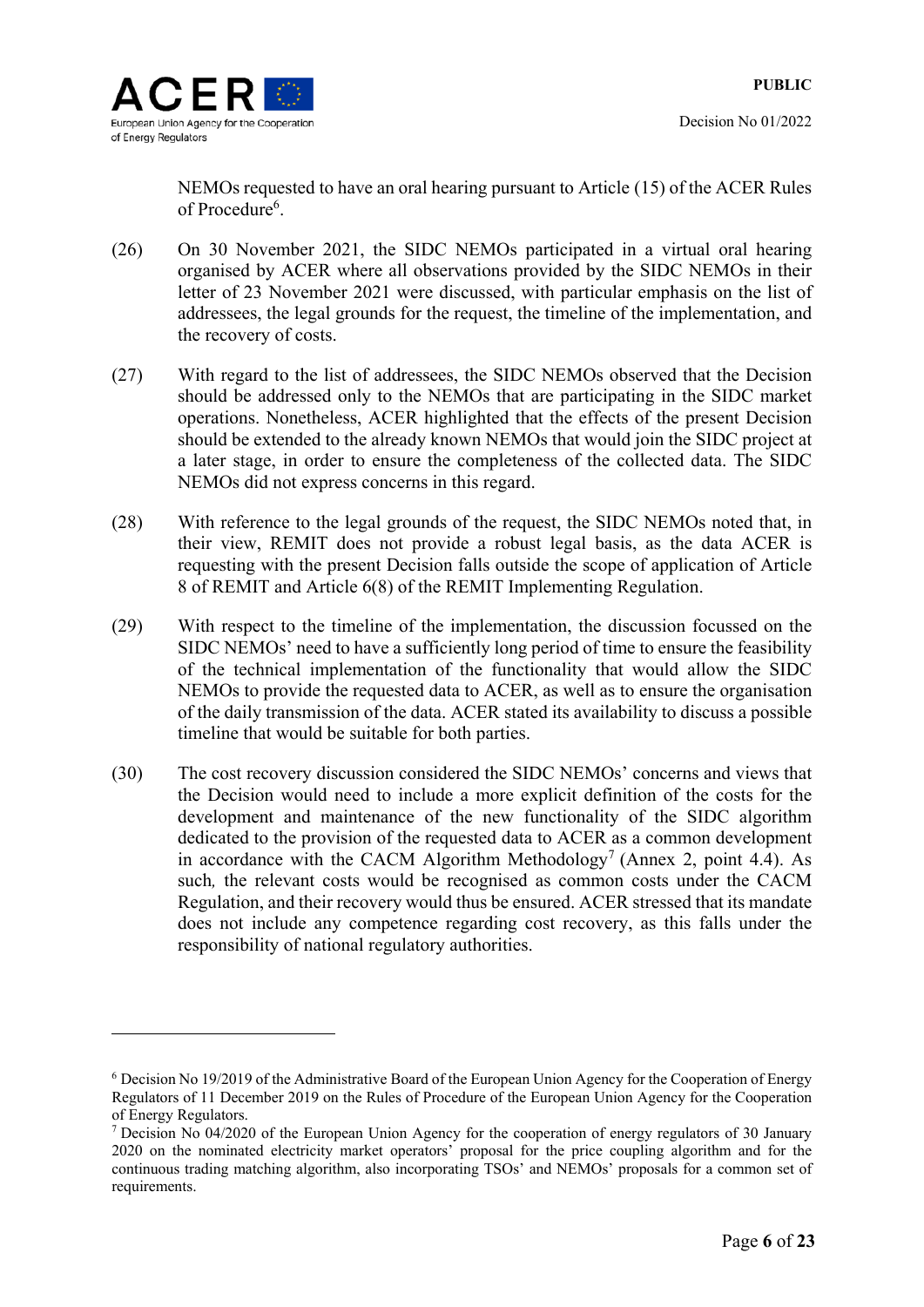

# **3. LEGAL BASIS OF THE REQUEST FOR INFORMATION**

- (31) According to the second subparagraph of Article 3(2) of the ACER Regulation, ACER has the power to request, through a decision, NEMOs to provide information necessary for the purpose of carrying out ACER's tasks, unless ACER has already requested and received such information. Such a decision should specify the purpose of the request, make a reference to the legal basis on which the information is requested, and set a proportionate time limit within which the information is to be provided.
- (32) According to Article 12(a) of the ACER Regulation, ACER shall, among others, monitor wholesale energy markets and collect and share data in accordance with Articles 7 to 12 of REMIT in order to monitor wholesale market integrity and transparency effectively.
- (33) According to Article 7(1) of REMIT, ACER shall monitor trading activity in wholesale energy products to detect and prevent trading based on inside information and market manipulation.

# **4. ASSESSMENT OF THE LEGAL REQUIREMENTS**

(34) The purpose of this Decision to request information is to enable ACER to fulfil its monitoring tasks under Article 12(a) of ACER Regulation and Article 7(1) of REMIT with regard to the SIDC market and, to that end, to obtain the necessary information from the SIDC NEMOs, namely data related to the local view of the SOB with respect to all the orders that contribute to the trading activity within SIDC.

#### $4.1.$ **ACER's task**

- (35) ACER is tasked with monitoring the wholesale energy market and with collecting and sharing data in accordance with Article 12(a) of the ACER Regulation and Articles 7, 8 and 10 of REMIT.
- (36) Efficient market monitoring at Union level is vital for the detection and deterrence of market abuse on wholesale energy markets. ACER is best placed to carry out such monitoring, as it has both a Union-wide view of electricity and gas markets and the necessary expertise in the operation of electricity and gas markets and systems in the Union. The same holds true for SIDC, which creates a single EU cross-zonal intraday electricity market. In fact, ACER's monitoring at Union level is crucial for the detection and prevention of market abuse in SIDC, as it is the only entity with a holistic view of SIDC trading.
- (37) Efficient market monitoring requires regular and timely access to records of transactions, including orders to trade. In order to be in a position to fulfil its market monitoring tasks, ACER needs to be provided with complete sets of relevant information. For this reason, ACER is tasked with collecting records of wholesale energy market transactions, including orders to trade, according to Article 8 of REMIT in conjunction with the REMIT Implementing Regulation. More specifically, it is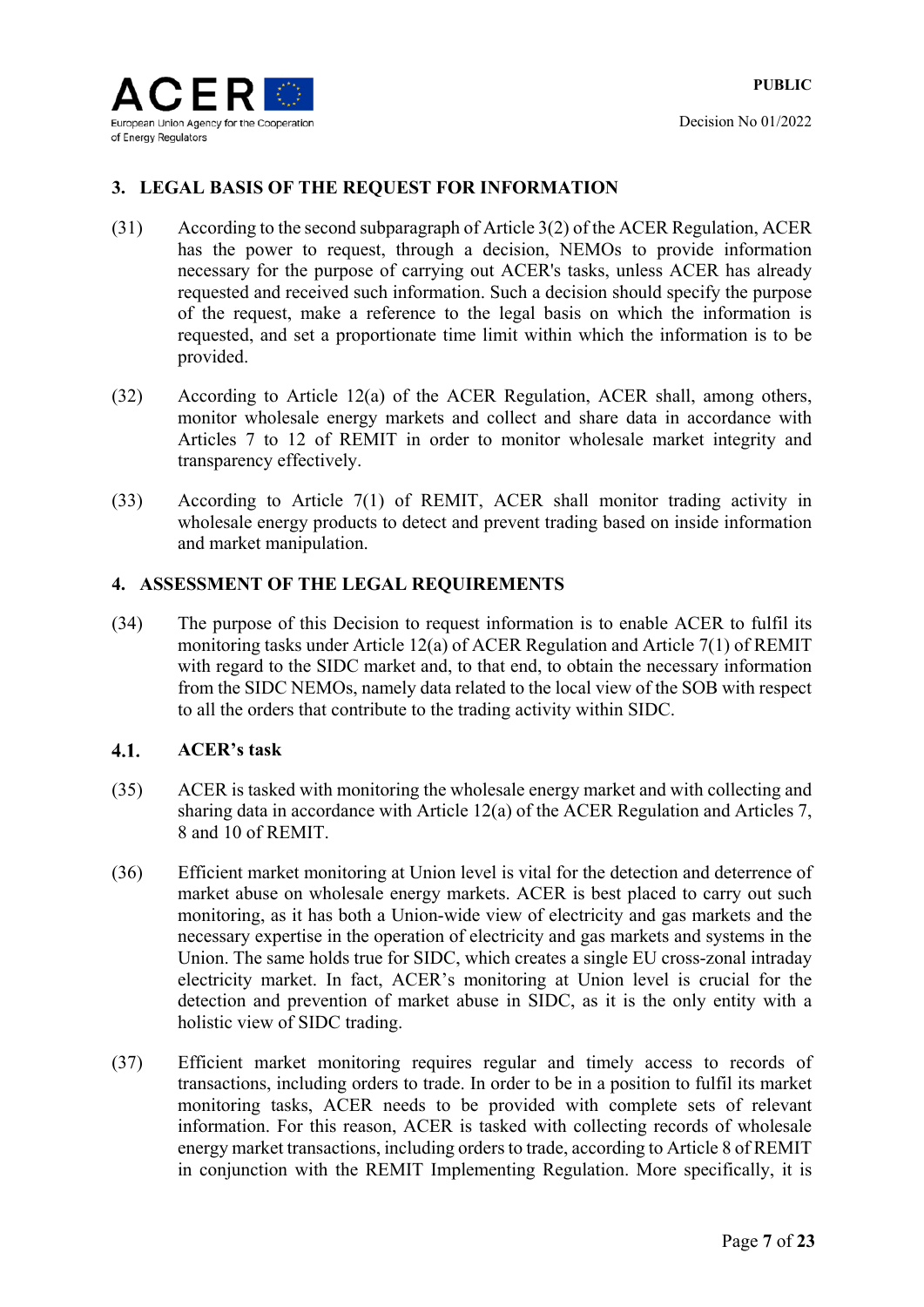

Decision No 01/2022

ACER's task to continuously collect records of wholesale energy market transactions, including orders to trade, on the basis of Article 5 of the REMIT Implementing Regulation as specified in Tables 1 to 4 of the Annex to the REMIT Implementing Regulation.

- (38) The continuous data collection of trading data under REMIT data reporting via Table 1 of the Annex to the REMIT Implementing Regulation also includes SIDC data. This confirms that ACER's market monitoring task also covers SIDC. However, the continuous data collection of trading data concerning SIDC does not provide, in a comprehensive way, all the available information on SIDC. This implies that ACER's market monitoring task can also involve data other than those resulting from the existing continuous collection of trading data. In particular, the existing continuous collection of trading data does not prevent ACER from monitoring and requesting additional data necessary for the purpose of carrying out its market monitoring task, including requesting that such additional information is made available on a continuous basis.
- (39) Thus, the monitoring of the SIDC market is a task under Article 12(a) of the ACER Regulation and Article 7(1) of REMIT, for which ACER can issue a decision to request information from NEMOs according to Article 3(2) of the ACER Regulation. For this task, ACER can also request the required information to be provided on a continuous basis, as Article 3(2) of the ACER Regulation is not limited to a one-time provision of information.

#### $4.2.$ **The requested information is necessary**

- (40) ACER is the only entity tasked with a Union-wide monitoring of wholesale energy markets and is also the only entity in the position of carrying out such market monitoring activity for coupled markets. The NEMOs' market monitoring functions only extend to the relevant NEMO's data without the possibility of accessing orders to trade placed at another NEMO. This specific configuration of SIDC, aimed at complying with the requirements of confidentiality and competition set out by the CACM Regulation, prevents the SIDC NEMOs from having a holistic view of the SIDC market and thus efficiently carrying out their market monitoring activity.
- (41) In order to comply with its mandate to monitor the wholesale energy markets by assessing the trading activities of market participants, it is crucial for ACER to obtain a full overview of the activities on wholesale energy markets. Only then is it possible to identify trading, or attempts to trade, based on inside information or market manipulation. In particular, access to the local view of the SOB would enable ACER to detect suspected cases of market manipulation, such as cross-border layering and spoofing.
- (42) The information that ACER has collected so far on SIDC makes it possible to know which orders have been placed by each market participant on a specific NEMO's local trading system and then transferred to the SOB. However, such information is not sufficient to reconstruct the local view of the SOB calculated by the SIDC algorithm, which offers a clear picture of all the bids visible by each market participant active in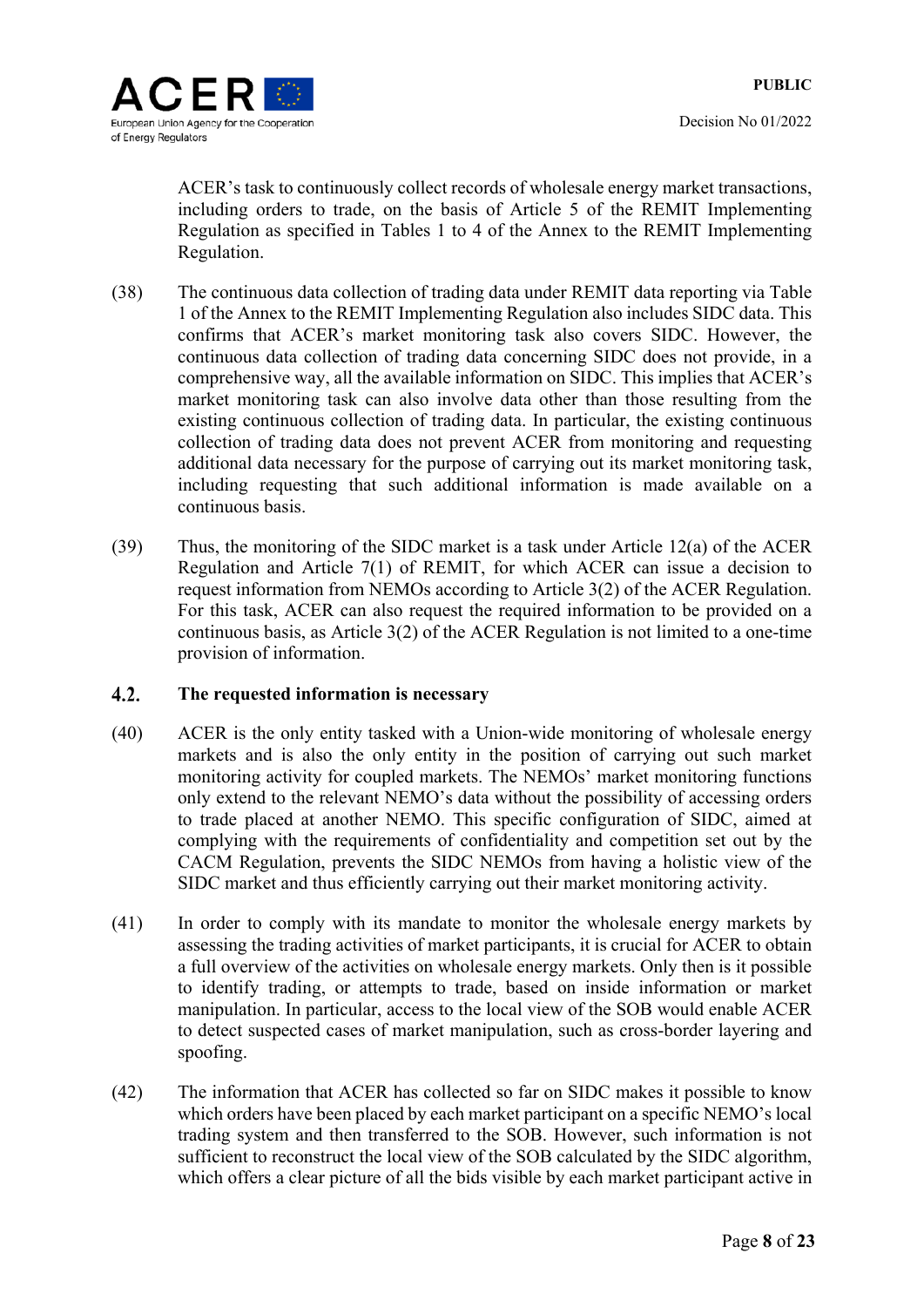

Decision No 01/2022

SIDC. The local view of the SOB also includes, together with the orders placed by the clients on the same NEMO's local trading system, orders that have been placed by market participants on different NEMOs' local trading systems but are still compatible with matching possibilities due to the available transmission capacity and are thus visible in the same order book. For ACER, the visibility of such orders is fundamental in order to have the necessary set of information to understand the behaviour of market participants during the trading session and thus detect potential attempts of market manipulation.

- (43) Therefore, ACER considers the currently reported data incomplete and insufficient to fulfil its mandate under Article 7 of REMIT and Article 12(a) of the ACER Regulation, and is for that reason requiring the reported data to be completed with the requested data. Moreover, as referred to in Article 7(2) of REMIT, national regulatory authorities shall have access to the information held and collected by ACER for market monitoring purposes. Consequently, the current lack of a complete set of SIDC order book data makes it not only impossible for ACER to fulfil this mandate, but it also affects ACER's cooperation with the national regulatory authorities for the purpose of carrying out the monitoring of the wholesale energy markets, and thus jeopardises the transparency and integrity of the SIDC market.
- (44) Consequently, ACER considers the requested information necessary to fulfil its market monitoring task under Article 7 of REMIT and Article 12(a) of the ACER Regulation, as it provides more details about the visibility of orders already reported via Table 1 and contributes to the representation of the trading activity in the SIDC Shared Order Book as a result of the market coupling configuration.
- (45) It is critical for ACER to obtain this necessary information on a continuous basis, i.e. with a frequency consistent with the timing of the SIDC information provided pursuant to Article 8 of REMIT. As further described in paragraph (51), the requested information can be efficiently analysed for market monitoring purposes only when assessed together with the data provided via Table 1. It is therefore crucial that the information provided pursuant to this Decision and the relevant information provided under REMIT obligation are made available on a consistent continuous basis in order to ensure an efficient monitoring of the trading activity in SIDC.

#### **The specificities of the requested information**   $4.3.$

(46) The integration of the local trading systems of the NEMOs participating in SIDC enables a functionality which induces that an order initially inserted in one local trading system of a NEMO can also be visible, and thus tradable, in other local trading systems, i.e. in other delivery zones, provided there is enough ATC. As a result, each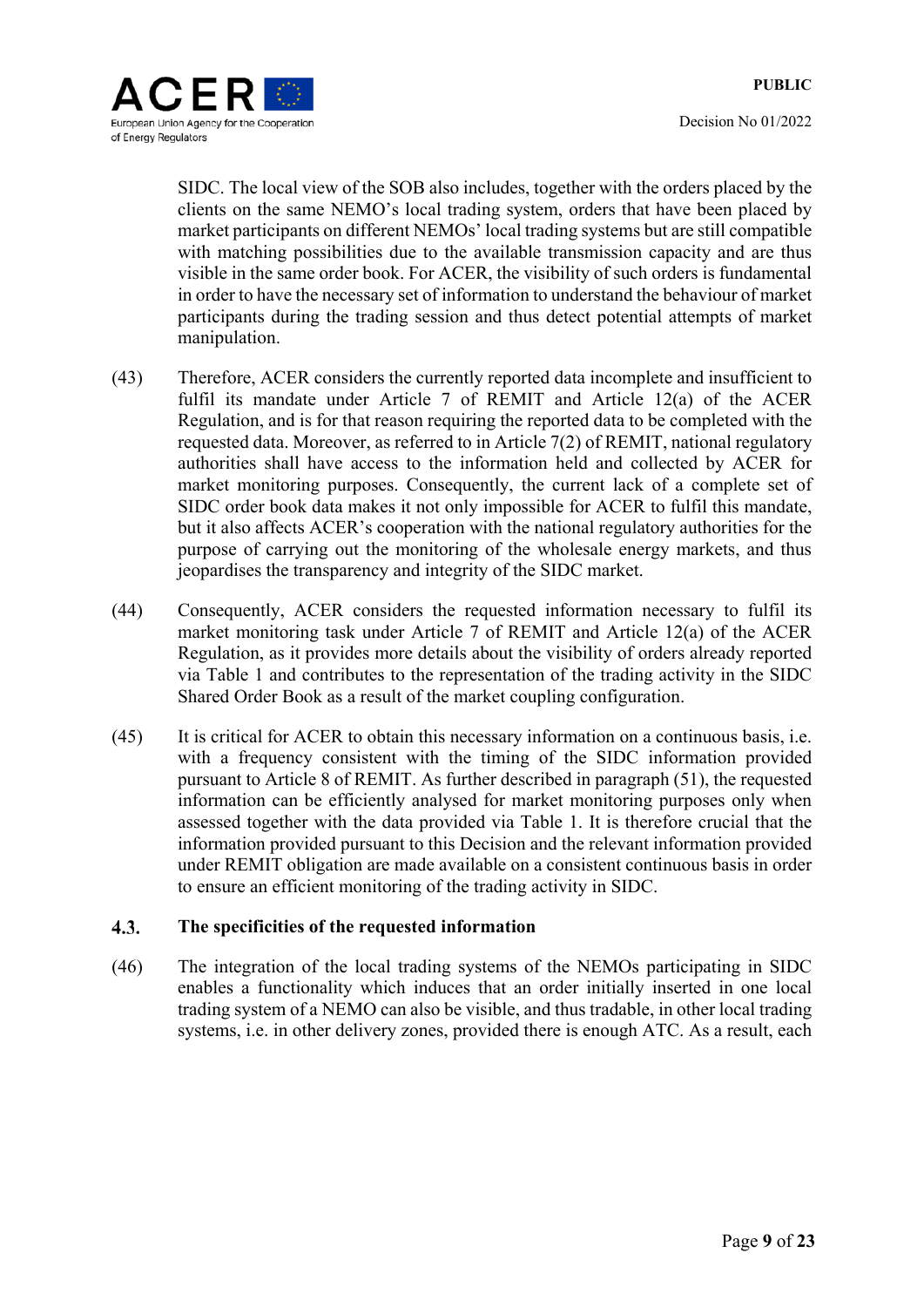

Decision No 01/2022

order may be visible in several delivery zones with different quantities, depending on the value of the relevant cross-zonal  $ATC<sup>8</sup>$ .

- (47) The specific technical configuration of SIDC, developed under the provisions of the CACM Regulation, obliges the SIDC NEMOs to store the information relating to the local view of the SOB in each zone only at a centralised level, in a dedicated module of the SIDC algorithm. Consequently, each individual SIDC NEMO is not in the position to independently provide data on the local view of the SOB in their local trading system.
- (48) As a result, the necessary additional information is available only to the SIDC NEMOs as a collective body<sup>9</sup>, while individual SIDC NEMOs are only able to offer a partial view of the trading activity, since they only hold information related to the trades taking place in their own local trading systems. Since it is pertinent for ACER to obtain a comprehensive view of all orders placed in the SOB, the accumulated data of all SIDC NEMOs consists of the relevant data set of additional information which is requested with the present Decision.
- (49) With the present request ACER intends to collect from the SIDC NEMOs the following information:
	- a. The centralised identification code of each order created in the SOB;
	- b. The additional identification code associated with each order in the SOB for the sorting of orders (i.e. merit order) in each local view of the SOB;
	- c. The identification code of the contract with which an order in the SOB is associated;
	- d. The visible quantity of such an order in each zone where the order is visible;
	- e. The price of such an order in each zone where the order is visible;
	- f. The identification of the zone(s) where the order is visible;
	- g. The timestamp associated with the order lifecycle event (visible, deleted/nonvisible, modified) in each zone where the order is visible;

<sup>&</sup>lt;sup>8</sup> In terms of the data fields provided in the Annex to the REMIT Implementing Regulation (Table 1), this implies that for each order identified by a specific code, it is possible to associate several delivery point or zones (Field(48)) with a potentially different tradable quantity/volume (Field(40)). Furthermore, the visibility/invisibility of such an order might vary in time, depending on the relevant ATC, thus defining different timestamps of the order lifecycle events (Field(30)).

<sup>&</sup>lt;sup>9</sup> SIDC NEMOs are represented by the All NEMO Committee, as defined in Section 4 of the Market Coupling Operator (MCO) Plan, pursuant to Article 7(2) of the CACM Regulation.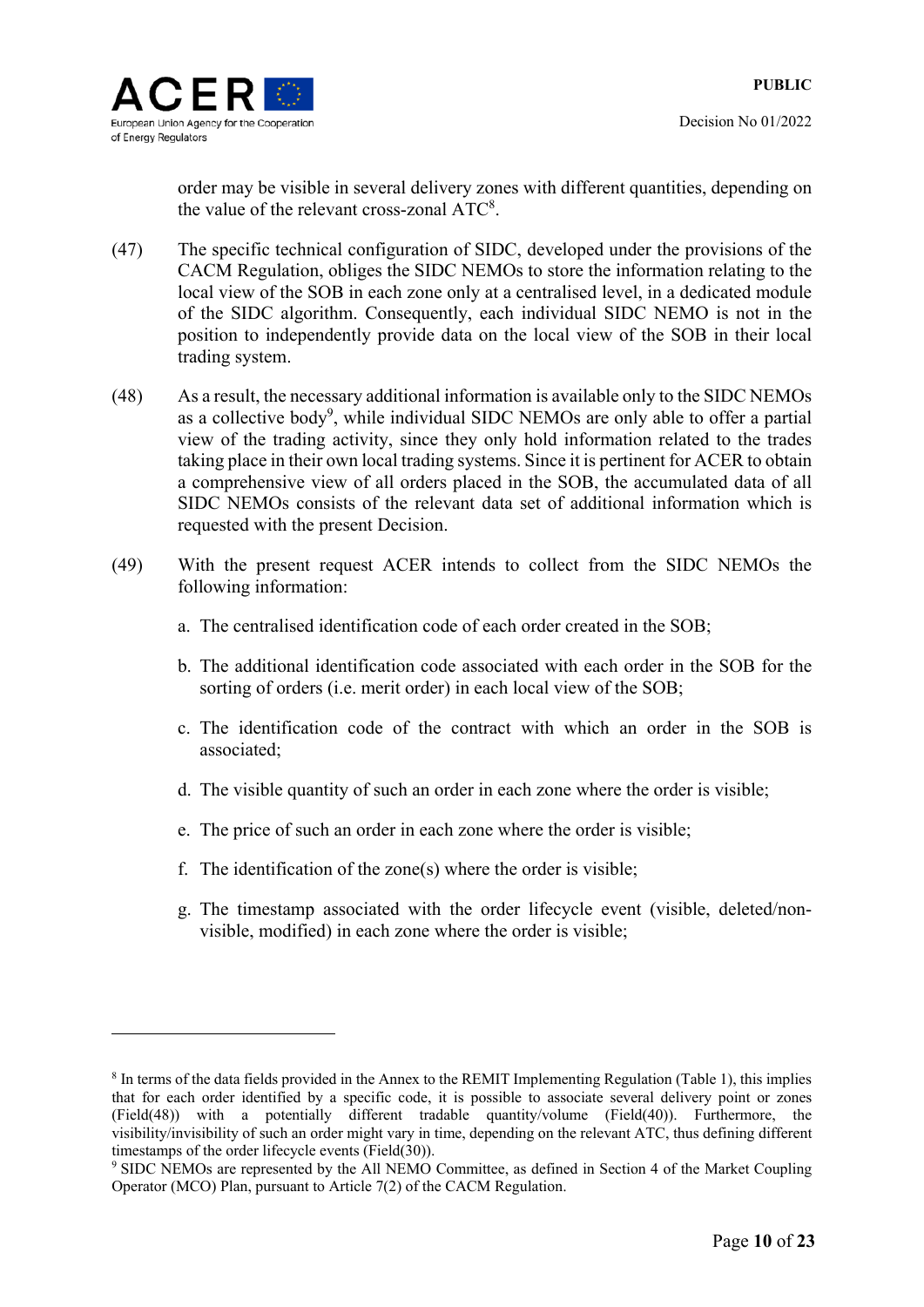

- h. The Available Transmission Capacity for each border included in the coupling;
- i. The identification of the two zones to which the ATC refers;
- j. The timestamp associated with each modification of the ATC;
- k. The available connection capacity per each NEMO involved in the coupling (Hubto-hub capacity).
- (50) Some of the information included in the present request, namely points a), c) and e) in paragraph (49), is also collected by ACER via Table 1. The collection of such information is considered adequate, as it represents the key figures for the mapping between the data collected via Table 1 and the information requested from the SIDC NEMOs with the present Decision. Such mapping plays an essential role both for data quality control, as well as for the analysis of a full set of information for each order placed on SIDC.
- (51) While the information provided via Table 1 refers to the local trading systems of individual SIDC NEMOs and includes the identification of the market participant placing orders to trade, as well as the details of the order, such as the type, conditionality and status, the information requested from SIDC NEMOs is completely anonymised. Hence, the requested information can be efficiently analysed for market monitoring purposes only when assessed together with the data provided in accordance with Table 1.

#### 4.4. **The requested information is not available to ACER**

- (52) As explained in paragraphs (42) and (51), the data collected by ACER via the existing REMIT data reporting solely provides information on the orders that are placed on a specific NEMO's local trading system and then transferred to the SOB, but it provides no information on the local view of the SOB in the different trading systems, which is the core feature of market coupling and a crucial prerequisite for efficient market surveillance.
- (53) Furthermore, although ACER has formally requested such information from the NEMOs in its letter of 2 July 2021, the NEMOs have not provided that information.
- (54) The requested information is therefore not available to ACER.

#### $4.5.$ **The requested information can be required from the SIDC NEMOs**

- (55) NEMOs are explicitly referred to in Article 3(2) of the ACER Regulation as addressees of ACER's information request under that Article.
- (56) Due to the specific technical nature of the trading activity that takes place in the electricity intraday coupled market and the fact that market participants themselves are not in a position to obtain the full set of data that is required with the present Decision, such data cannot be collected from the market participants themselves. Market participants cannot provide the requested information themselves, as they do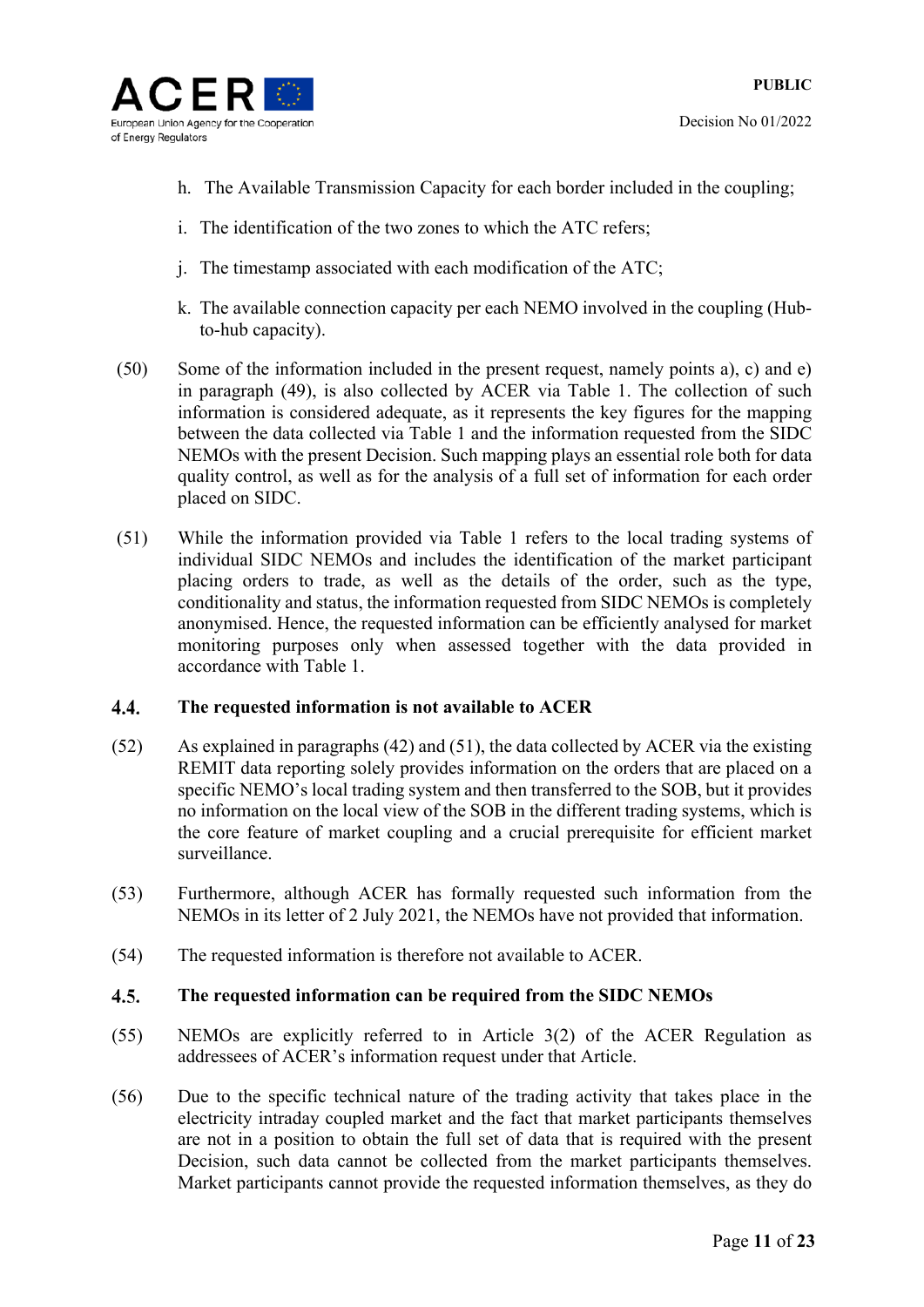<u>.</u>

not have access to it. It is therefore necessary and appropriate to request such data from the SIDC NEMOs. They are the only entities able to provide the complete set of the required data, given that they are the ones with access to the information stored in the PMI LAT.

(57) It is ACER's understanding that by providing the requested data, SIDC NEMOs will act on the basis of the present Decision and not in relation to the reporting obligation of market participants set out in the REMIT Implementing Regulation. Furthermore, since the existing configuration of SIDC does not allow individual SIDC NEMOs to provide data on the local view of the SOB in their local trading system, as described in paragraph (47), it is necessary and appropriate to request such data from all SIDC NEMOs. Such an approach properly takes into account the specificities of SIDC.

#### 4.6. **The requested information can be provided by the SIDC NEMOs**

- (58) The requested information is already elaborated and stored in the PMI LAT module of the SIDC algorithm. Based on the assessment of the existing configuration of the SIDC algorithm, there is no need for the SIDC NEMOs to develop any new data fields in the existing module. Hence, the requested information is already available to SIDC NEMOs, and ACER's request only implies the creation of a specific data file where the required information would be filtered from the PMI LAT in a format suitable for ACER's data collection.
- (59) The requested information shall be provided by SIDC NEMOs participating in SIDC operations either (i) at centralised level via an entity assigned by all SIDC NEMOs on behalf of all individual SIDC NEMOs, or (ii) by each individual NEMO once only the relevant information is filtered from the PMI LAT.
- (60) To ensure the authenticity, availability, confidentiality, integrity and non-repudiation of the information, the SIDC NEMOs or, where applicable, the assigned entity defined in paragraph (59) should provide the requested information within a secure environment. To ensure that such environment is compatible with ACER's information systems, the provision of the information should be in accordance with ACER's standards of information security and operational reliability for the handling of sensitive non classified<sup>10</sup> information. To that end, ACER will make available to the SIDC NEMOs or, where applicable, to the assigned entity, the applicable technical requirements for the submission of data upon receiving the first version of the electronic format for the requested data (see paragraph (67)). Where a SIDC NEMO or an assigned entity is already recognized by ACER as a Registered Reporting Mechanism pursuant to Article 11 of the REMIT Implementing Regulation, the applicable technical requirements will be considered as automatically fulfilled.

 $10$  As defined by Commission Decision (EU, Euratom) 2015/443, Article 9(5), and marked as SENSITIVE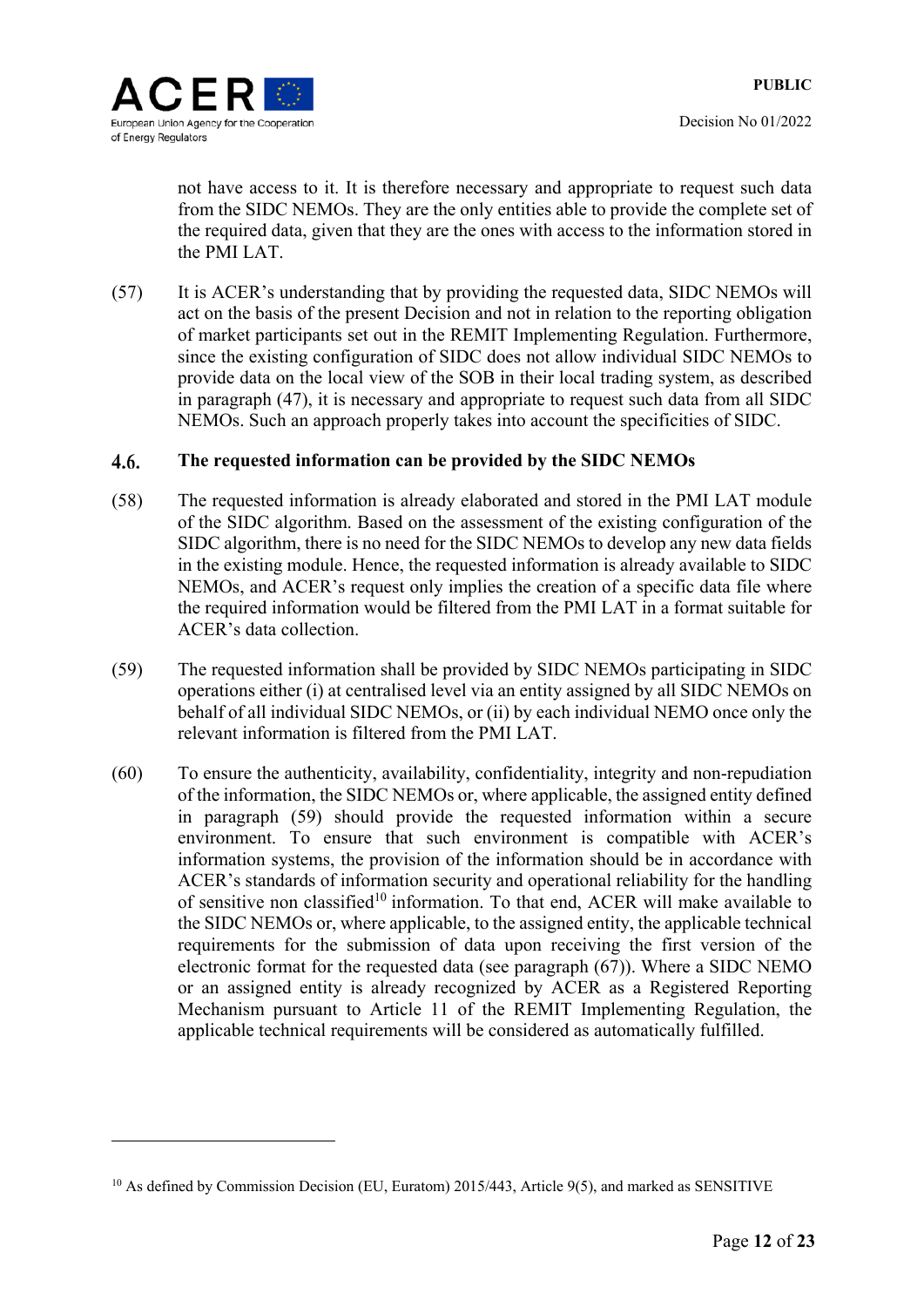

- (61) The SIDC geographical scope expands in several phases, also referred to as 'waves', two of which are planned for 2022 and 2023. As a result, the current list of NEMOs participating in SIDC operations cannot be considered complete nor final, as additional NEMOs will join SIDC operations in the upcoming waves of the project. In this framework, it is crucial for the integrity and transparency of the SIDC market that the SIDC NEMOs ensure, at all times, the completeness of the data provided to ACER pursuant to the present Decision by including information referred to every new NEMO as soon as it starts participating in the SIDC project.
- (62) For that reason, and in order to duly take into account the concerns expressed by the SIDC NEMOs, as reported in paragraph (27), the Decision provides in Article 3 that it applies to the NEMOs already participating in SIDC operations at the time of the notification of the Decision, and becomes applicable to the NEMOs that are expected to participate, namely EirGrid plc, HEnEX SA, OKTE a.s., and SONI Ltd, only as of the start of their participation in SIDC operations.

#### 4.7. **The request for information is proportionate**

- (63) The present request is adequate and proportional, as it properly takes into account the specific SIDC configuration.
- (64) The requested information is already available to SIDC NEMOs; its provision to ACER would imply some technical developments, as indicated in paragraph (58). By contrast, addressing this request for such additional data to market participants active in SIDC would induce a dramatic and costly modification of the overall SIDC configuration, including the modification of the existing legal agreements among SIDC NEMOs aimed at ensuring confidentiality and a level playing field for competition, foreseen in the CACM Regulation. It would therefore have a large impact on the continuity of the market, which should be avoided. In the absence of any other suitable solutions that would achieve equal results with lesser impact, the request directed at the SIDC NEMOs is proportionate to the legitimate aims it pursues.
- (65) The costs related to the implementation of this request for additional data cannot be reimbursed by ACER, nor can ACER decide on the recovery of those costs, as this is outside of ACER's competence. In principle, the costs should be borne by the involved parties according to the relevant SIDC agreements in place, however, without prejudice to the possibility of the SIDC NEMOs referring to the procedure provided at national level in relation to cost recovery.
- (66) Moreover, considering that a consensus has already been reached between SIDC NEMOs and ACER regarding the technical details of the implementation of the solution to grant ACER access to the requested set of data in order to facilitate its comprehensive monitoring of the SIDC, ACER considers that a period of nine (9) months after the notification of this Decision ensures sufficient time for SIDC NEMOs to provide the requested information to ACER. Based also on a consultation with the involved parties, ACER deems this period as adequate and proportionate for the SIDC NEMOs or any assigned entity to develop the relevant IT solution. This is without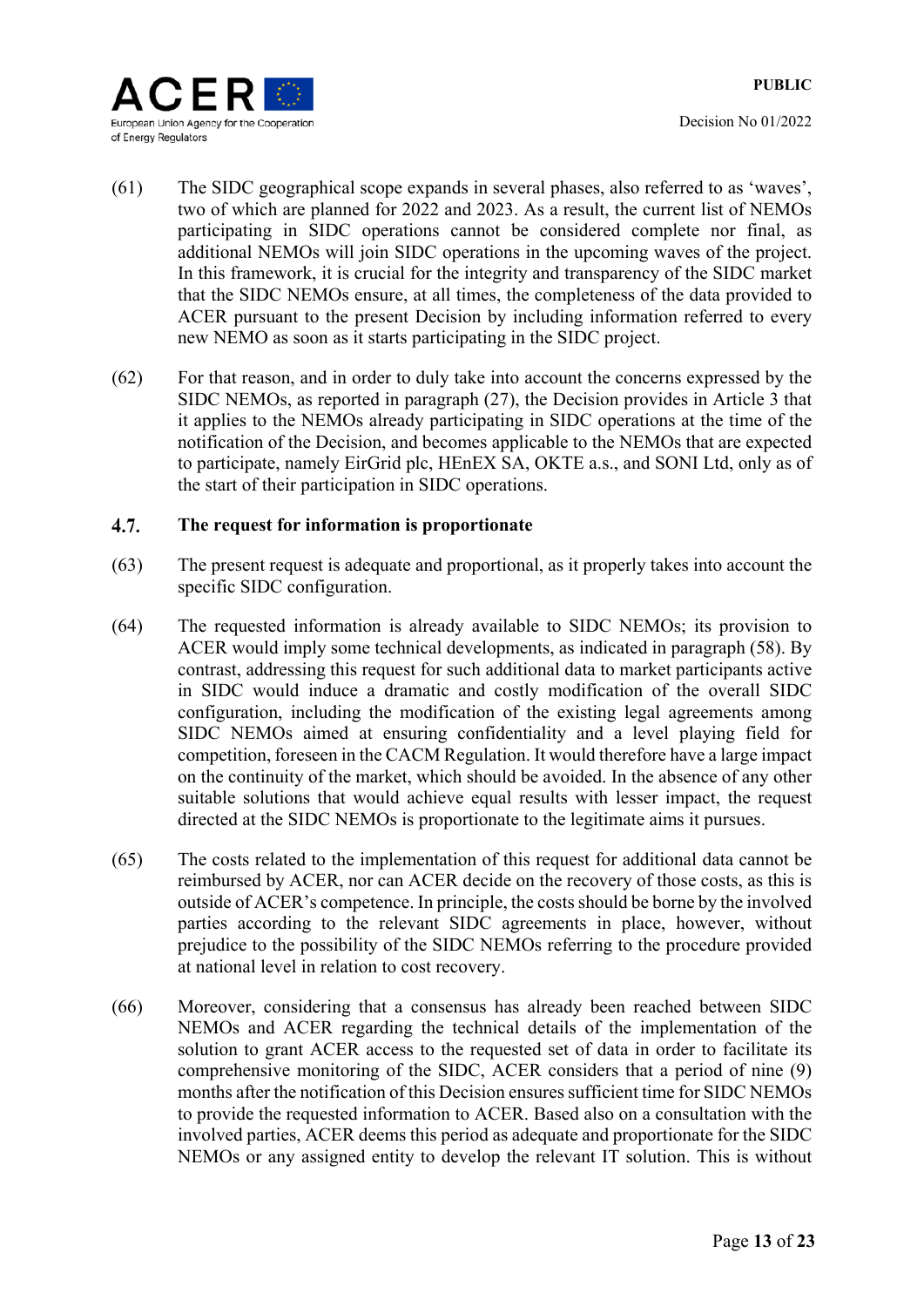

Decision No 01/2022

prejudice to the possibility that ACER may extend such a deadline if necessary for the efficiency of the implementation.

- (67) In addition, given the extensive technical discussions between ACER and the SIDC NEMOs to prepare for the provision of the data, ACER considers a period of three (3) months after the notification of the present Decision as adequate and proportionate for the SIDC NEMOs to provide the first version of the electronic format for the requested data, and six (6) months after the notification of the present Decision to provide a first test data set<sup>11</sup> to ACER in order to allow for the preparation of ACER's own IT solution for receiving the envisaged data.
- (68) ACER acknowledges it may be necessary to extend the deadline for the provision of the requested data to ensure the efficiency of the implementation, as indicated in paragraph (66). However, ACER deems it appropriate to expect that the SIDC NEMOs should be able to start storing the information defined in Annex I of the present Decision as of 1 October 2022; moreover, ACER urgently needs this information in order to mitigate the risks of a prolonged time without an efficient monitoring of the integrity of SIDC trading activity. Therefore, with regard to a possible extension of the deadline to provide the requested data, ACER retains the option to still request such data for the period as of 1 October 2022.
- (69) The request for the data indicated in the present Decision is intended to apply until the REMIT data reporting regime, as defined in the REMIT Implementing Regulation, is modified in a way that it establishes a requirement to provide to ACER the information requested with the present Decision. ACER will therefore assess the purpose and the necessity of the present request at least every year and, where appropriate, revise the present Decision.
- (70) Therefore, the aforementioned time frames within which the requested information is to be provided are both adequate and proportionate.

# **5. CONCLUSION**

1

(71) For all these reasons, ACER considers that the additional information in relation to SIDC data requested from the SIDC NEMOs is necessary for the fulfilment of its duties pursuant to Article 7 of REMIT and Article 12(a) of the ACER Regulation. ACER also considers that the present request does not go beyond what is strictly necessary, and that the time limit set for the provision of such information is proportionate.

<sup>&</sup>lt;sup>11</sup> As a first test data set ACER expects to receive some sample files in the proposed electronic format and the relevant sample of real trading data, which will allow ACER to test the quality and effectiveness of the proposed solution.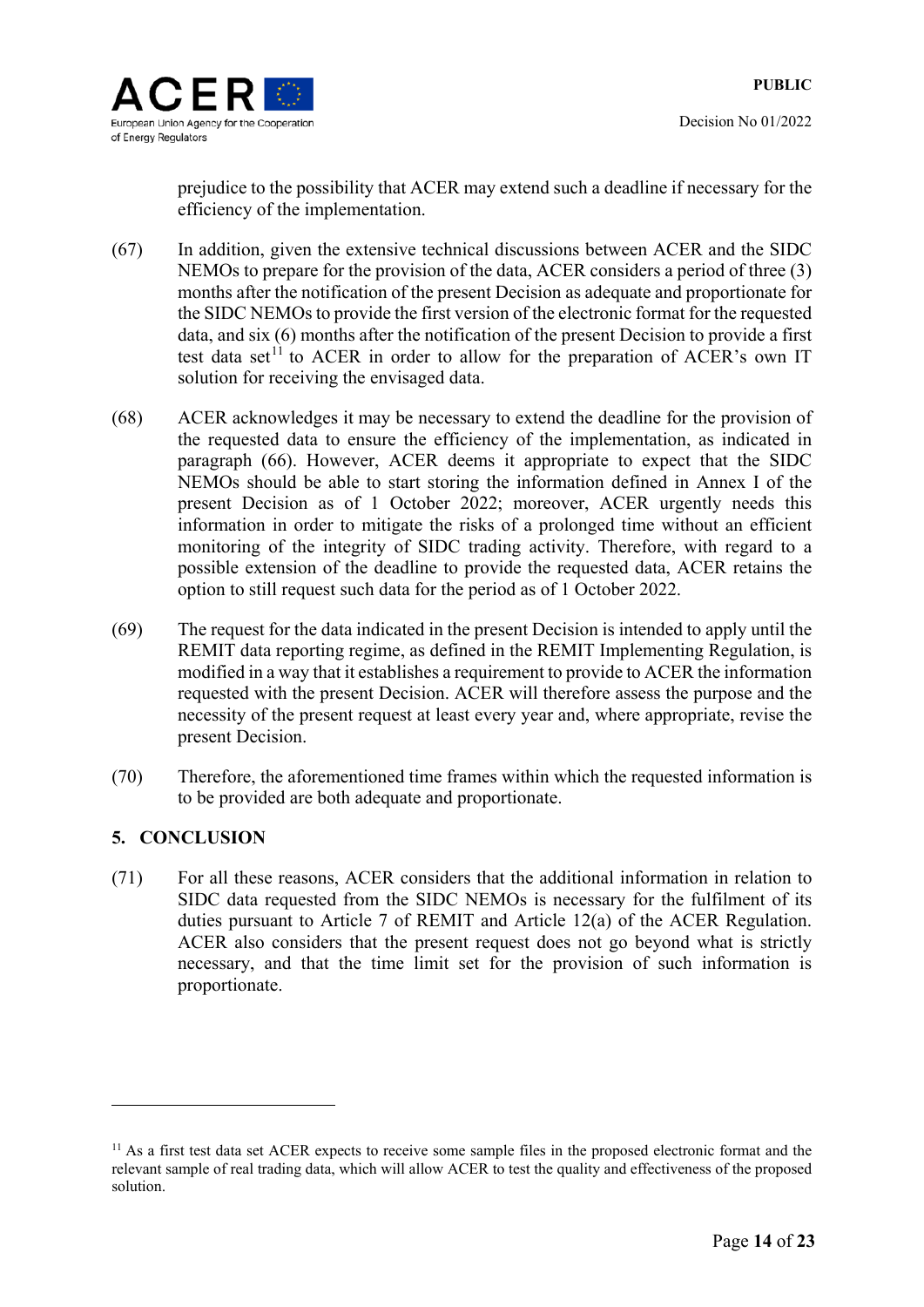

(72) Therefore, the present request for information is justified under Article 3(2) and Article 12(a) of the ACER Regulation in conjunction with Article 7(1) of REMIT.

# HAS ADOPTED THIS DECISION:

# *Article 1*

- 1. The nominated electricity market operators listed in Article 5 shall provide to ACER the information detailed in Annex I in accordance with Annexes II and III.
- 2. The required information shall be provided either individually by each of the nominated electricity market operators or at a centralised level by an entity, assigned by all the nominated electricity market operators, on their behalf.
- 3. The required information shall be provided according to the standards of information security and operational reliability which ACER applies to the collection and handling of sensitive non classified information.

# *Article 2*

- 1. The information referred to in Article 1 shall be provided within nine months of the notification of the Decision. ACER may extend the nine-month period where necessary.
- 2. Within three months of the notification of the Decision, the nominated electricity market operators listed in Article 5, or where applicable the entity assigned by them under Article 1(2), shall share with ACER the first version of the electronic format developed according to the technical requirements set out in Annex I of this Decision and aimed at providing the information referred to in Article 1.
- 3. Within six months of the notification of the Decision, the nominated electricity market operators listed in Article 5, or where applicable the entity assigned by them under Article 1(2), shall share with ACER the first test data set, as defined in this Decision, in order to allow ACER to test the quality and effectiveness of the proposed solution.
- 4. Irrespective of the moment when the information referred to Article 1 will be provided in accordance with Article 2(1), such information, upon ACER's request, shall cover the period from 1 October 2022 onwards.

### *Article 3*

Articles 1 and 2 shall apply to the nominated electricity market operators listed in point (a) of Article 5 upon notification of the Decision to the nominated electricity market operators, and to the nominated electricity market operators listed in point (b) of Article 5 as of the date on which those nominated electricity market operators start to participate in Single Intraday Coupling operations.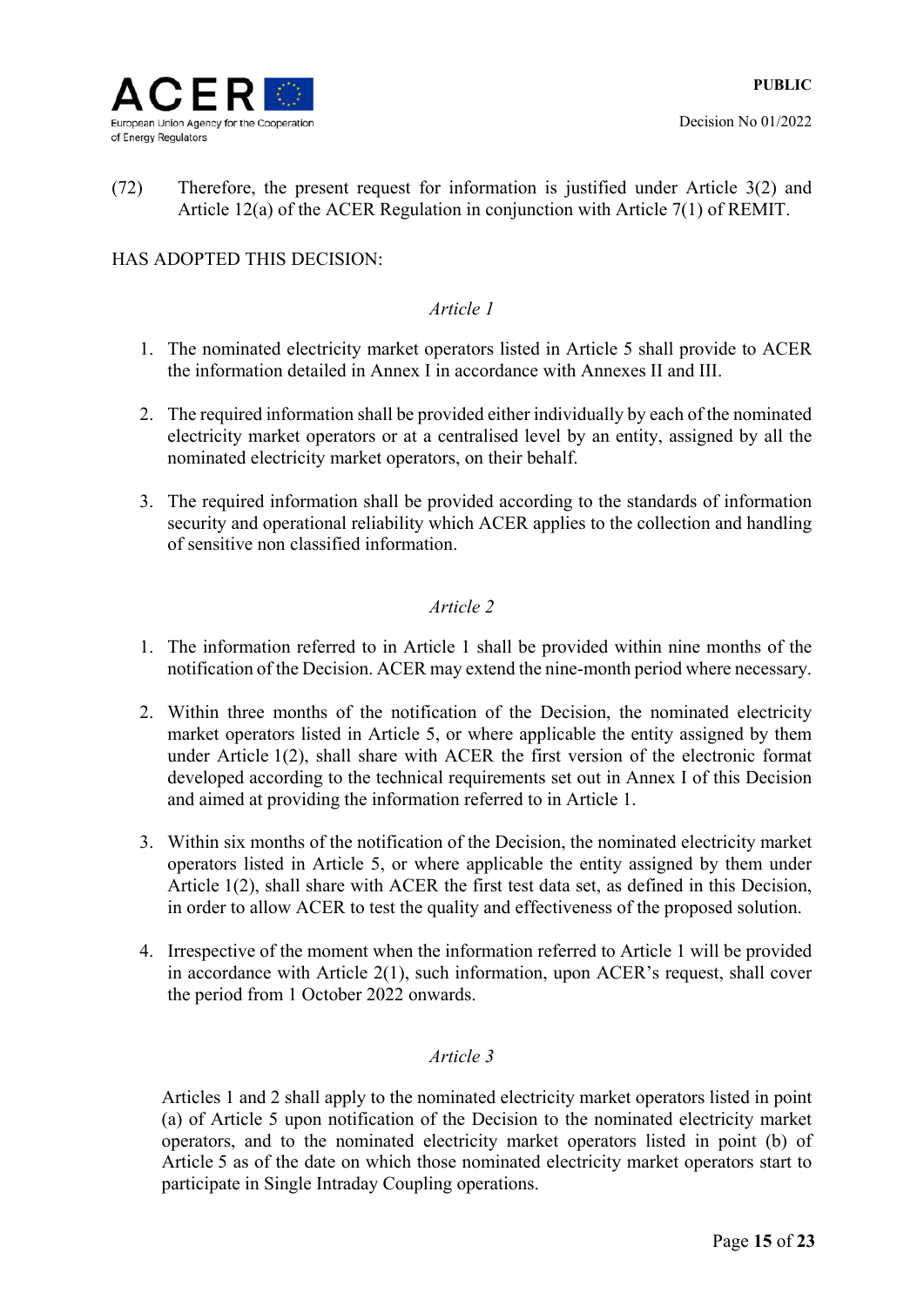

### *Article 4*

ACER shall assess the purpose and the necessity of the present Decision at least on a yearly basis and, where appropriate, revise it.

### *Article 5*

This Decision is addressed to:

(a)

- BSP Regionalna Energetska Borza d.o.o.
- CROPEX Ltd
- EPEX Spot SE
- GME Spa
- HUPX Zrt.
- Independent Bulgarian Power Exchange (IBEX)
- Nord Pool European Market Coupling Operator AS
- OMIE S.A.
- OPCOM S.A.
- OTE a.s.
- Towarowa Gielda Energii S.A.

(b)

- EirGrid plc
- HEnEX SA
- OKTE a.s.
- SONI Ltd

Done at Ljubljana, on 31 January 2022.

# *- SIGNED -*

*Fоr the Agency The Director* 

C. ZINGLERSEN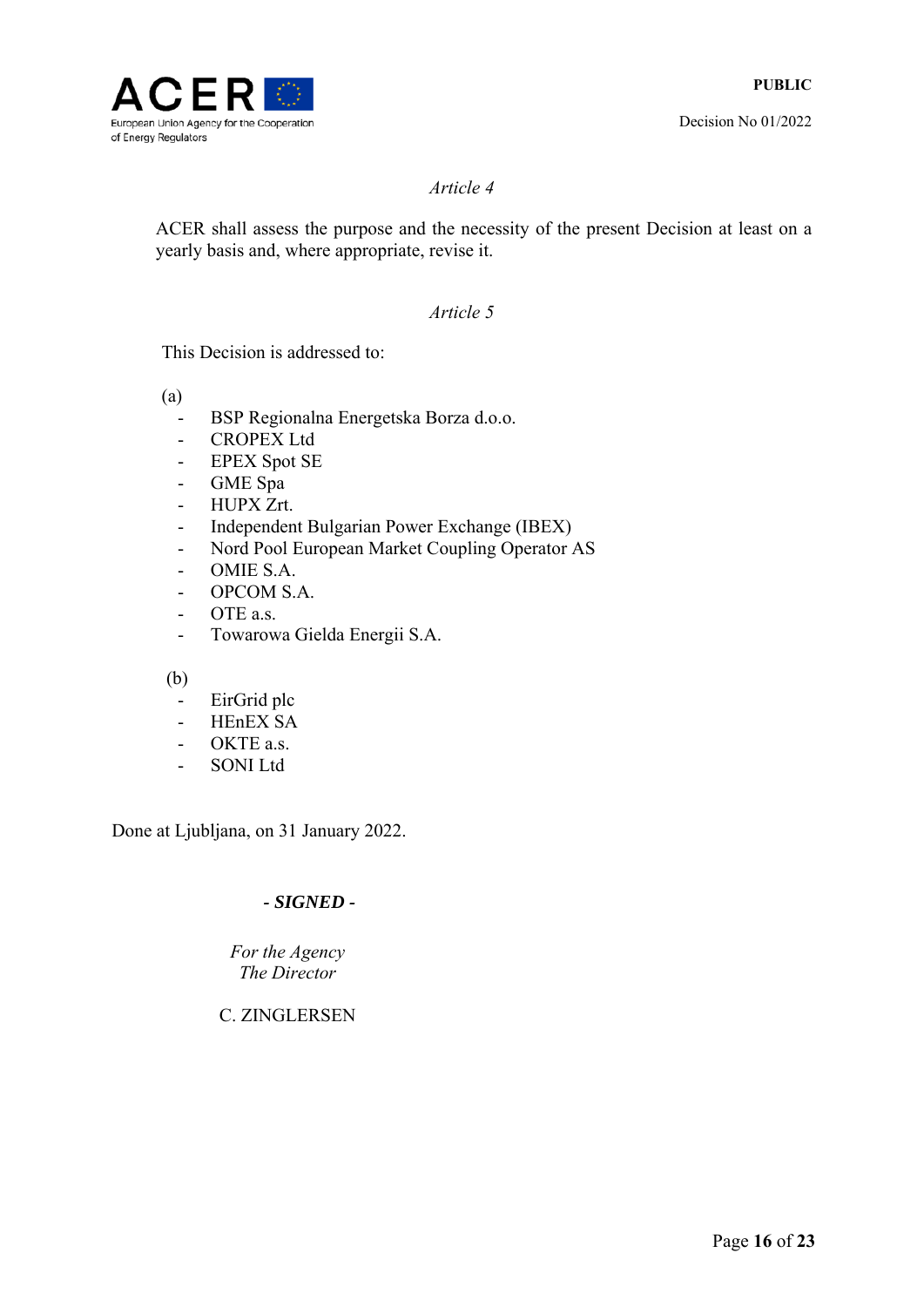

### Annexes:

Annex I – List of technical requirements

Annex II *–* Confidentiality obligations

Annex III – Support and responsibility (operational aspects)

*In accordance with Article 28 of Regulation (EU) 2019/942, the addressees may appeal against this Decision by filing an appeal, together with the statement of grounds, in writing at the Board of Appeal of the ACER within two months of the day of notification of this Decision.* 

*In accordance with Article 29 of Regulation (EU) 2019/942, the addressees may bring an action for the annulment before the Court of Justice only after the exhaustion of the appeal procedure referred to in Article 28 of that Regulation.*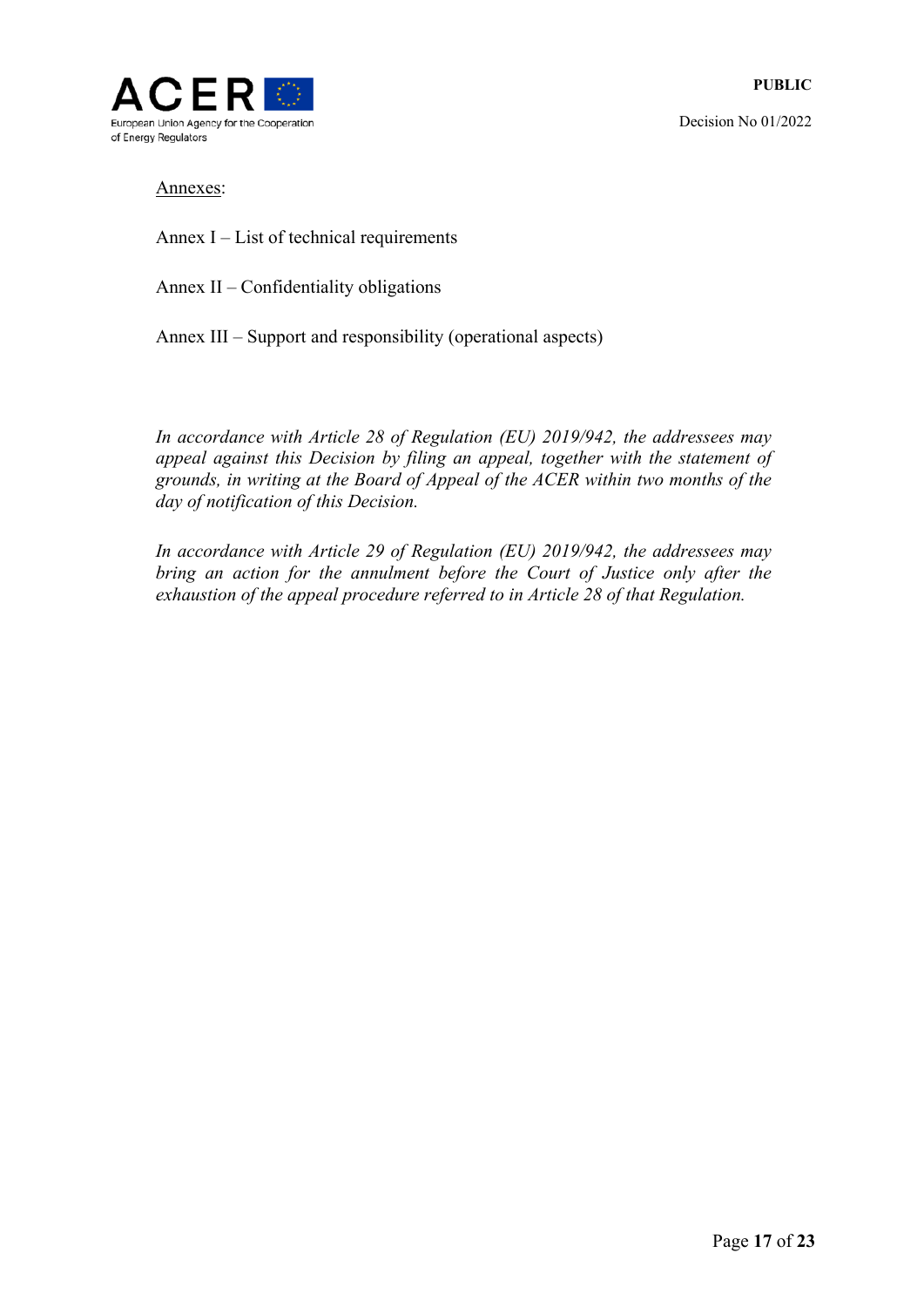

# **ANNEX I**

# **List of technical requirements**

Listed below is a set of **technical requirements** that need to be fulfilled by the customised solution.

The list reports the requirements accepted for implementation, as negotiated with the SIDC NEMOs technical working group between October 2020 and February 2021.

| <b>Requirement ID</b>  | <b>Description</b>                                                                                                                                                                                                                                                                                                                                                                                            |
|------------------------|---------------------------------------------------------------------------------------------------------------------------------------------------------------------------------------------------------------------------------------------------------------------------------------------------------------------------------------------------------------------------------------------------------------|
| $SIDC - 2020 - 00$     | All timestamps shall rigorously adhere to ISO 8601 without<br>exception. Where applicable the full format shall apply:                                                                                                                                                                                                                                                                                        |
|                        | YYYY-MM-DDThh:mm:ss.f+N.                                                                                                                                                                                                                                                                                                                                                                                      |
|                        | Observance of the correct time zone for the delivery area and<br>daylight saving adjustments shall apply. UTC or 'Z' is<br>acceptable so long as daylight adjustments are applied where<br>applicable.                                                                                                                                                                                                        |
| $SIDC - 2020 - 01$     | Each file shall have a maximum dimension not exceeding 500<br>MB.                                                                                                                                                                                                                                                                                                                                             |
| $SIDC - 2020 - 02$     | Files with xml format.                                                                                                                                                                                                                                                                                                                                                                                        |
| $SIDC - 2020 - 03$     | The xsd schema shall be designed taking into account, where<br>applicable, the existing xsd schema developed for the data<br>collected in Table 1 (Annex to the REMIT Implementing<br>Regulation) data reporting (e.g. header, compatible definition of<br>data type, ). Such xsd schema is made available by ACER at:<br>https://documents.acer-remit.eu/wp-content/uploads/standard-<br>contract-schema.zip |
| $SIDC - 2020 -$<br>04A | The file shall maintain the identical OrderID throughout the<br>lifecycle irrespective of whether there is a modification of the<br>volume or price.                                                                                                                                                                                                                                                          |
| $SIDC - 2020 -$<br>04B | There shall be no zeroing of the Order's quantity during the<br>lifecyle if the price or volume changes and thus a new OrderID is<br>assigned.                                                                                                                                                                                                                                                                |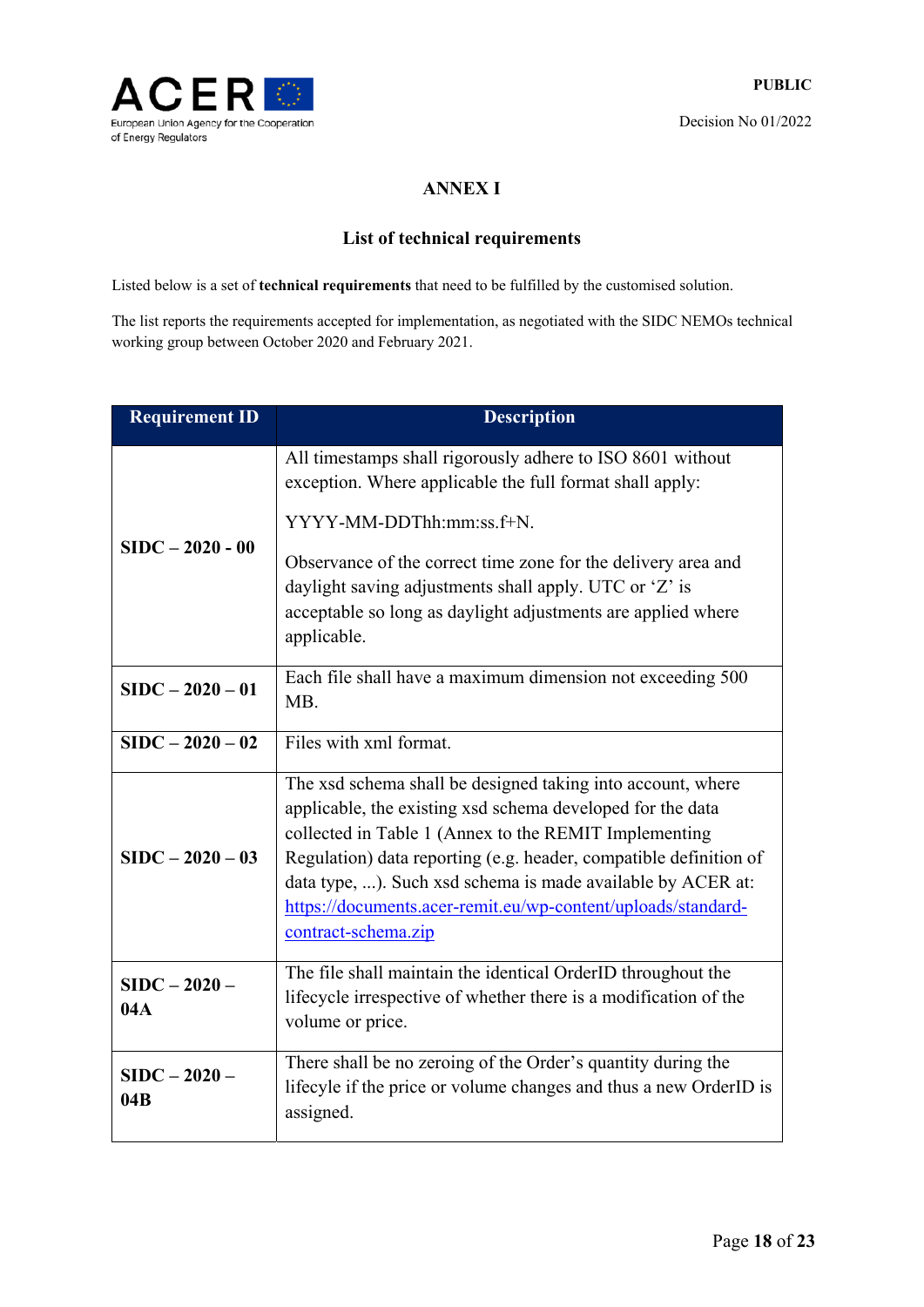

| $SIDC - 2020 -$<br>04C | OrderID shall be harmonised across all NEMOs for their SIDC<br>activity.                                                                                                                                                                             |
|------------------------|------------------------------------------------------------------------------------------------------------------------------------------------------------------------------------------------------------------------------------------------------|
|                        | Order IDs shall indicate XBID prefix and shall correspond to<br>the initial OrderIDs assigned in XBID.                                                                                                                                               |
| $SIDC - 2020 - 05$     | The file shall not replicate non-modified orders if no change in<br>their visibility occurs (i.e. eliminate duplications of the same<br>message $)^{12}$ .                                                                                           |
|                        | Considering the information available in the PMI Lat, order<br>modification should be triggered by a change to visible price,<br>quantity, and delivery area.                                                                                        |
| $SIDC - 2020 - 06$     | In order to support the reconstruction of the order book depth, for<br>each order the file shall include, together with the Initial XBID<br>OrderID, also the one assigned by XBID to reconstruct the<br>sorting.                                    |
| $SIDC - 2020 - 07$     | The file shall include the correct timestamp of the event. This<br>timestamp is intended to be exactly the one that will be adopted<br>by the NEMOs for the data reporting via Table 1 (Annex to the<br>REMIT Implementing Regulation) data as well. |
|                        | Considering the information provided by SIDC NEMOs, this<br>implies to report in the file:<br>Payload timestamp<br>Server timestamp                                                                                                                  |
| $SIDC - 2020 - 08$     | The 'dlvryAreaId' field shall report the EIC codes as listed in the<br>List of accepted EIC codes on the REMIT portal.                                                                                                                               |
| $SIDC - 2020 - 09$     | The field 'contractId' shall be harmonised and adopted also for<br>REMIT data reporting via Table 1 (Annex to the REMIT<br>Implementing<br>Regulation)<br>using<br>by<br>the<br>prefix<br>'SIDC_CO_ <xbidcontractid>'.</xbidcontractid>              |

<sup>&</sup>lt;sup>12</sup> The removal of redundant information should significantly reduce the dimension of each file, thus facilitating not only the collection from ACER's side, but also the storing of the information sent to ACER.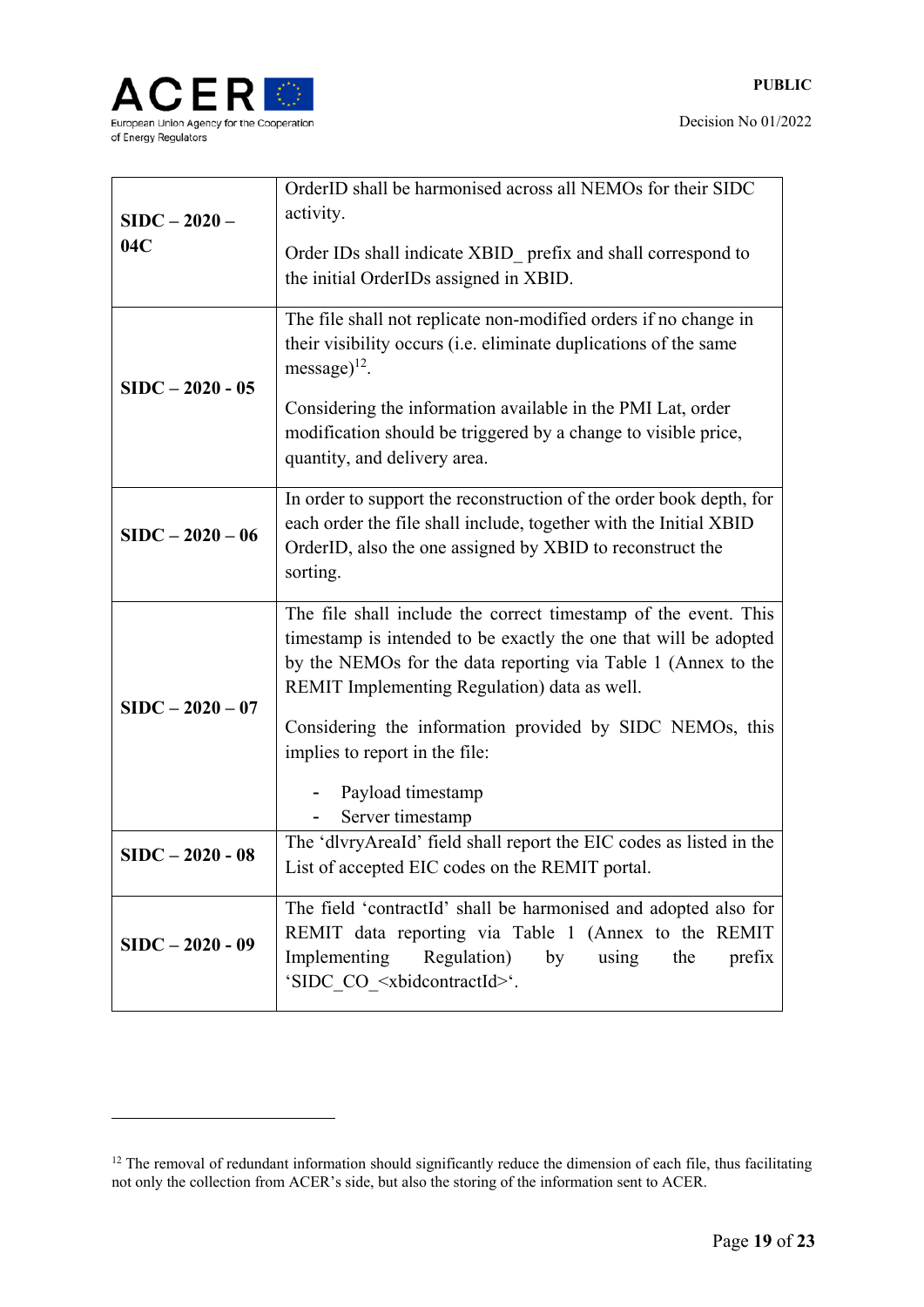

| $SIDC - 2020 - 10$ | The file shall include the field 'revisionNo' from the PMI<br>Logger.                                                                                                                                                                                                                                                                        |
|--------------------|----------------------------------------------------------------------------------------------------------------------------------------------------------------------------------------------------------------------------------------------------------------------------------------------------------------------------------------------|
| $SIDC - 2020 - 11$ | The file shall be made available on a daily basis in accordance<br>with the minimal timeframe possible.                                                                                                                                                                                                                                      |
| $SIDC - 2020 - 15$ | There shall be no zeroing of the available hub-to-hub ATC<br>values at the beginning of each hour.<br>Zero shall be reported only if it reflects a real value, avoiding any<br>default value to be then modified with the real one.<br>The SIDC NEMOs shall analyze the population of this field<br>during the design phase of the solution. |
| $SIDC - 2020 - 17$ | Rows of information concerning ATC values shall contain at<br>least the following fields from the 'ATC Data Notification<br>DFS510':<br>Date and timestamp<br>EIC X code of the responsible TSOborder<br>inArea<br>outArea<br>periodStart (in ISO 8601 format)<br>periodEnd (in ISO 8601 format)<br>quantity                                 |
| $SIDC - 2020 - 18$ | Rows of information concerning Hub-to-hub values shall contain<br>at least the following fields from the 'Hub-to-Hub Notification<br>DFS510':<br>Date and Timestamp<br>periodStart (in ISO 8601 format)<br>periodEnd (in ISO 8601 format)<br>inArea<br>outArea                                                                               |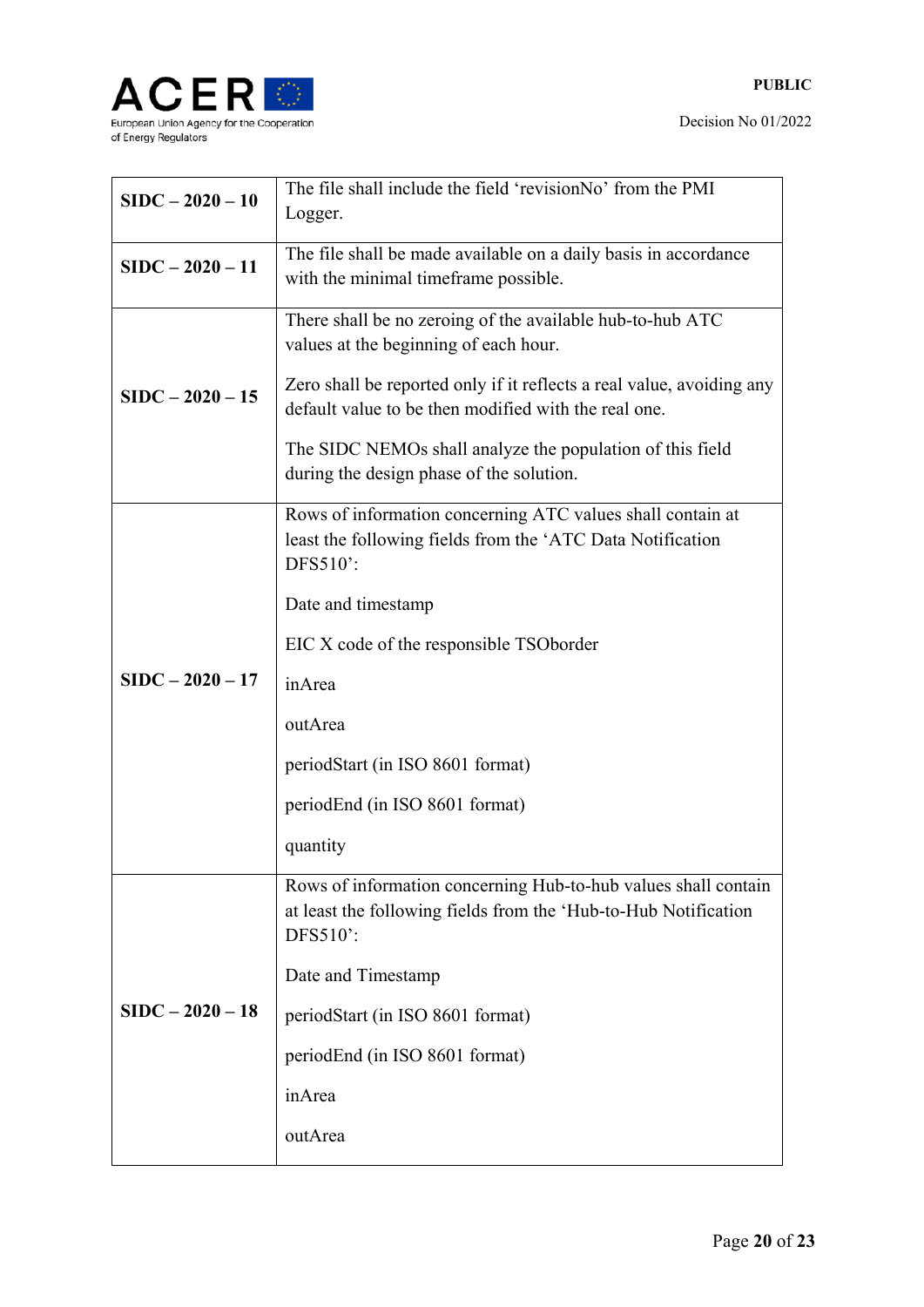

|                    | quantity                                                                 |
|--------------------|--------------------------------------------------------------------------|
| $SIDC - 2020 - 20$ | The file shall include the field 'dlvryAreaId' from the PMI<br>Logger.   |
| $SIDC - 2020 - 21$ | The file shall include the field 'initialOrdrId' from the PMI<br>Logger. |
| $SIDC - 2020 - 22$ | The file shall include the field 'OrderId' from the PMI Logger.          |
| $SIDC - 2020 - 23$ | The file shall include the field 'Qty' from the PMI Logger.              |
| $SIDC - 2020 - 24$ | The file shall include the field 'Px' from the PMI Logger.               |
| $SIDC - 2020 - 25$ | The file shall include the field 'ordrEntryTime' from the PMI<br>Logger. |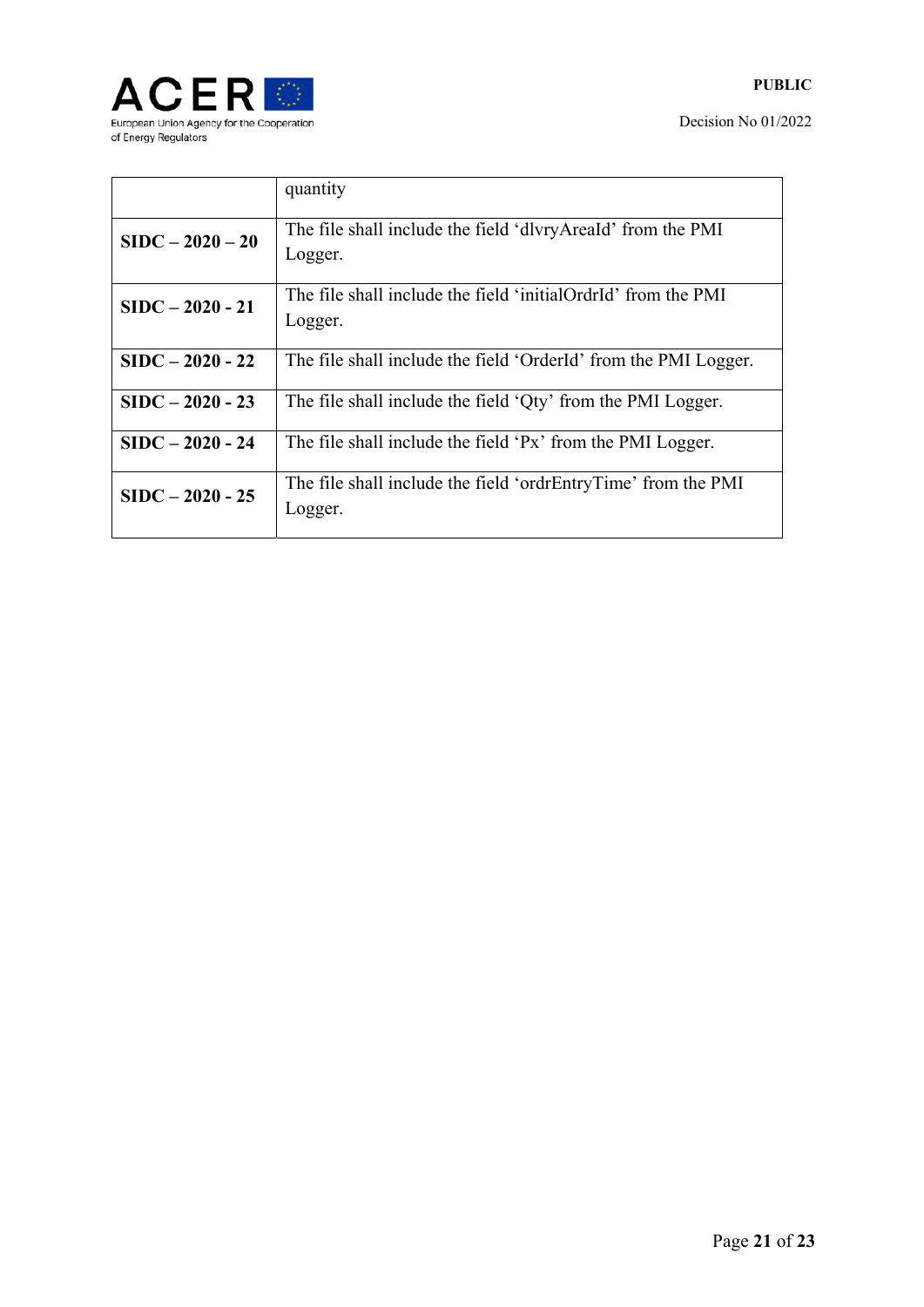

# **ANNEX II**

# **Confidentiality obligations**

- **1.** ACER will share the file(s) comprising the requested data in the present Decision with the regulatory authorities according to the data sharing obligation set out in Articles 7 and 10 of REMIT.
- **2.** ACER ensures the confidentiality, integrity and protection of the requested data, according to the practice already in place and applied pursuant to Article 12 of REMIT. ACER takes all the necessary measures to prevent any misuse of, and unauthorised access to, the information maintained in its systems. The same obligation applies to regulatory authorities, competent financial authorities of the Member States, national competition authorities, the European Securities and Markets Authority ('ESMA'), and other relevant authorities.
- **3.** According to Article 12(2) of REMIT, ACER may decide to make publicly available parts of the information which it possesses, including the requested data, provided that commercially sensitive information on individual market participants or individual transactions or individual market places are not disclosed and cannot be inferred. ACER shall make its commercially non-sensitive trade database available for scientific purposes, subject to confidentiality requirements. Information shall be published or made available in the interest of improving transparency of wholesale energy markets and provided it is not likely to create any distortion of competition in such energy markets.
- **4.** Obligations of professional secrecy, which entail the general obligation not to disclose information received in an official capacity as set out in Article 17 of REMIT, apply.